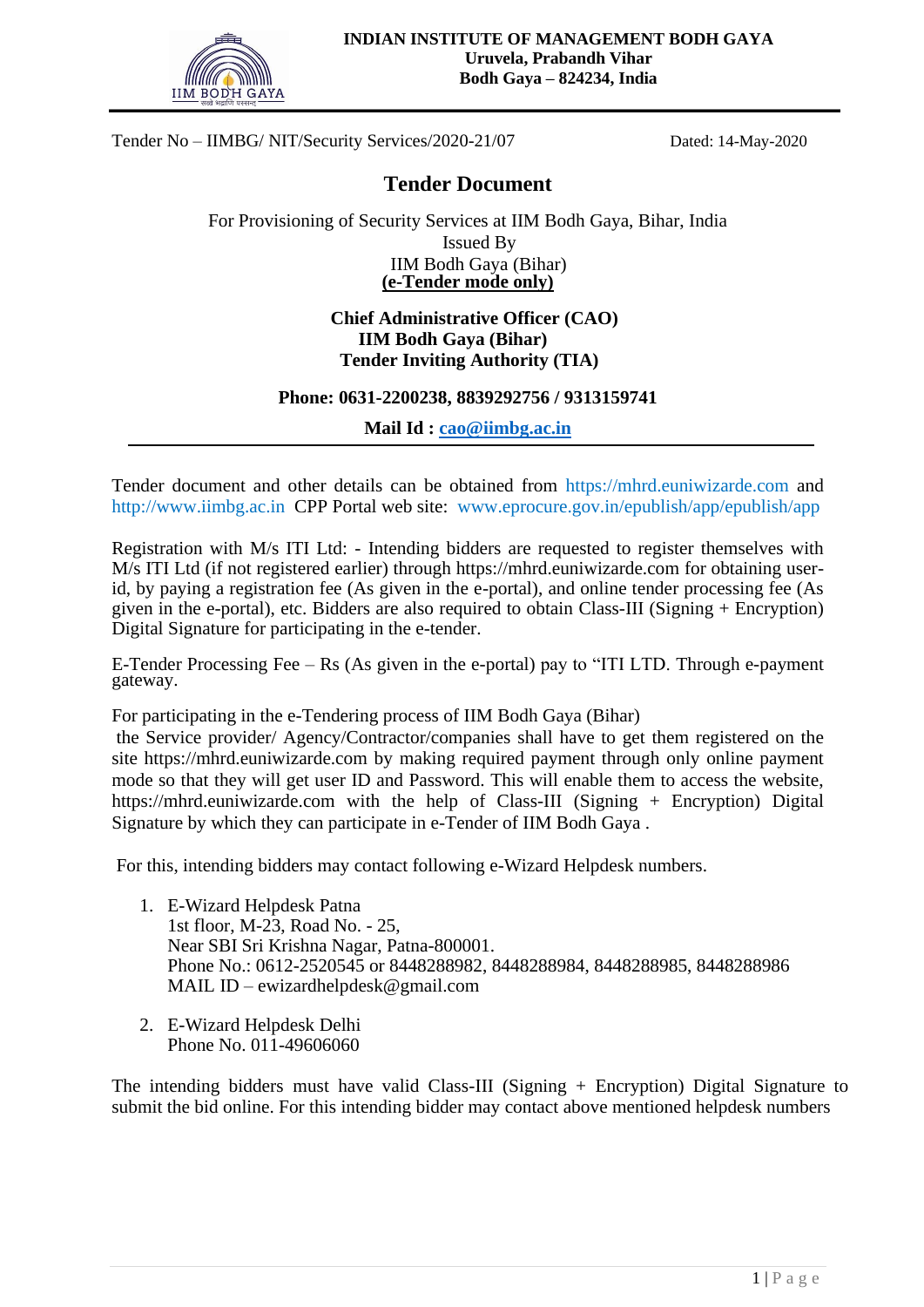

## **Notice Inviting Tender for Provisioning of Security Services to Indian Institute of Management, Bodh Gaya, Bihar**

Indian Institute of Management Bodh Gaya, having its office at Uruvela, Prabandh Vihar, Bodh Gaya- 824234, Bihar, India, invites e-tender in two bid systems from well-established experienced, professionally and financially sound Security Personnel provider/ Agency/Service provider/ Contractor/companies (no brokers, intermediaries or aggregators) for provisioning of Security Services to IIM Bodh Gaya at the address provided above.

#### **Brief Details of Tender:**

| <b>Tender Description</b>                                                                  | <b>EMD Value</b><br>(Rs.) | <b>Contract Period</b>                                                                                                                         |
|--------------------------------------------------------------------------------------------|---------------------------|------------------------------------------------------------------------------------------------------------------------------------------------|
| Tender for Provisioning of Security<br>Services to Indian Institute of Bodh<br>Gaya, Bihar | Rs 75,000/-               | One year from the date of award of<br>contract,<br>Extendable by another year $\&$<br>thereafter, subject to satisfactory<br>performance level |

The tender document available on the Institute website: [https://mhrd.euniwizarde.com](https://mhrd.euniwizarde.com/) and **http://www.iimbg.ac.in** and at the e-publishing window of the Central Public Procurement (CPPP) portal http://eprocure.gov.in/epublish/app.

#### **Critical Dates of Tender:**

| Sl. No | <b>Particulars</b>                                        | Date       | <b>Time</b>       |
|--------|-----------------------------------------------------------|------------|-------------------|
|        | Date and Time of online Publication/Download of<br>Tender | 15/05/2020 | $9.00$ am         |
| 2      | Pre-Bid Meeting Date & Time                               | 28/05/2020 | $11.00$ am        |
| 3      | Bid Submission close date & time                          | 15/06/2020 | $6.00 \text{ pm}$ |
| 4      | Opening of Technical Bid                                  | 17/06/2020 | 11.00 am          |
| 5      | <b>Opening of Financial Bids</b>                          | 19/06/2020 | 11.00 am          |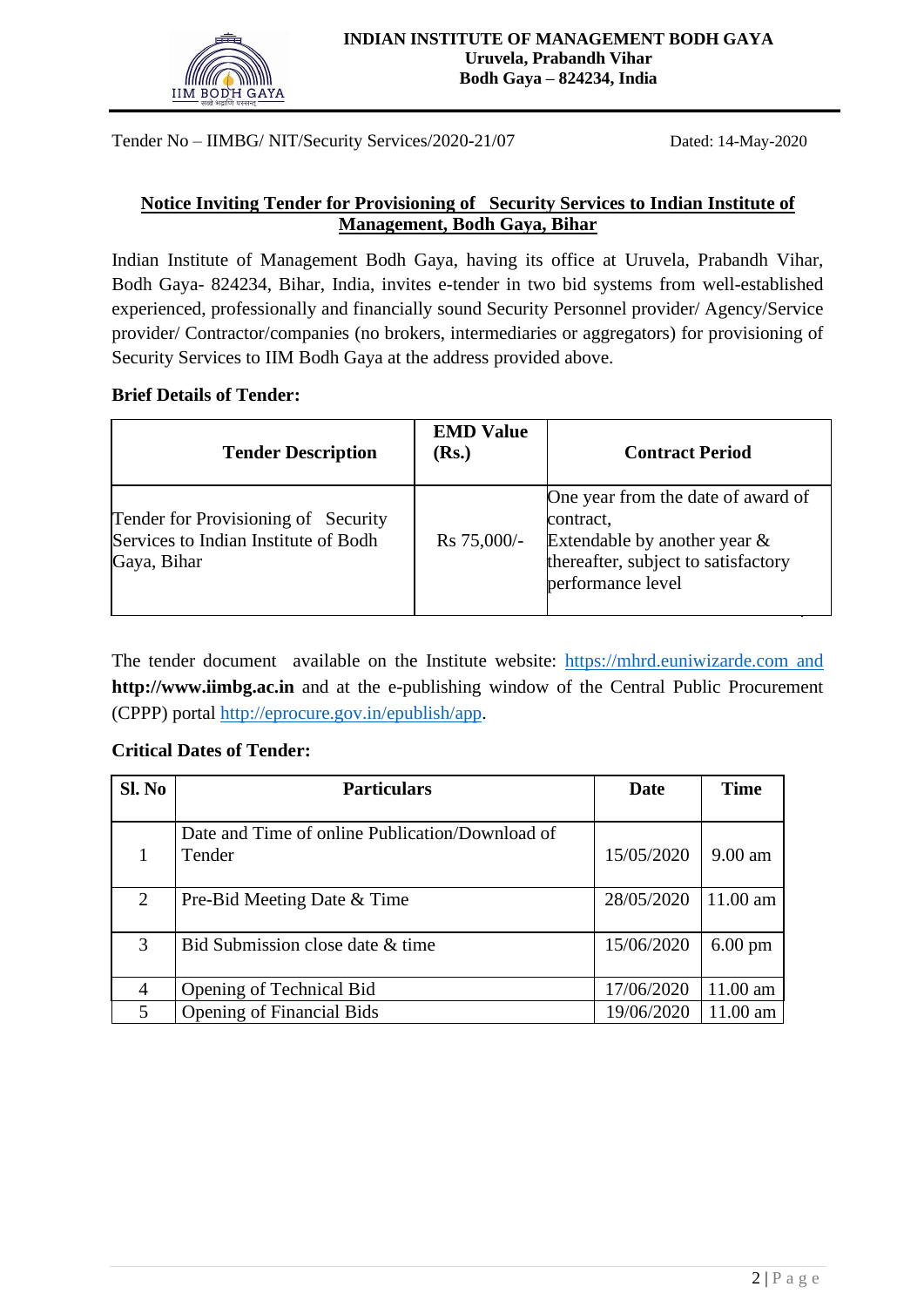

## **1. ABOUT IIM BODH GAYA**

IIM Bodh Gaya is an institute of National Importance under MHRD as per IIM Act 2018 passed by Parliament. The temporary campus of IIM Bodh Gaya is located at Uruvela, Prabandh Vihar, Bodh Gaya- 824234, Bihar, India.

#### **2. EARNEST MONEY DEPOSITS (EMD) DETAILS**

The Service provider/ Agency/Contractor/companies shall deposit Bid Security (EMD) for an amount of **Rs.75,000/- (Rupees Seventy-Five Thousand Only)** in the form of Demand Draft/Banker's Cheque from Nationalized/ Scheduled bank in favor of **IIM Bodh Gaya, payable at Bodh Gaya** should be submitted as per **Annexure-I (Should be kept in separate envelope)**.

#### **EMD Exemption**

The Institute may accept bids without EMD from those Service provider/ Agency/Contractor/companies who are registered with the MSME / National Small Industries Corporation (NSIC). Necessary Certificate indicating EMD Exemption should be kept in separate envelope.

#### **3. PERFORMANCE GUARANTEE / SECURITY DEPOSIT DETAILS**

**That the Service provider/ Agency/Contractor/companies shall within 30 days of signing of this agreement submit Security Deposit at the rate of five percent (5%) of contract value for entire contract period in the form of DD / Banker's Cheque drawn in favour of Indian Institute of Management, Bodhgaya.**

**In the event of the contract being determined or rescinded under provision of any of the clause/condition of the agreement. The amount towards Performance Guarantee shall stand forfeited in full and shall be absolutely at the disposal of the institute.**

#### **4. ELIGIBILITY CRITERIA**

- a) The Bidder**/**Agency/Contractor/companies/Service provider should give selfdeclaration certificate for acceptance of all terms and conditions of tender documents. A duly completed certificate to this effect is to be submitted as per the **Annexure-II.**
- b) The firm should be neither blacklisted by any government department nor there should be any criminal case registered/pending against the firm or its owner/partners anywhere in India. A duly completed certificate to this effect is to be submitted as per **Annexure-III.**
- c) The Agency/Contractor/companies/Service provider must have a registered /branch/ Local office at Bihar (Proof should be submitted).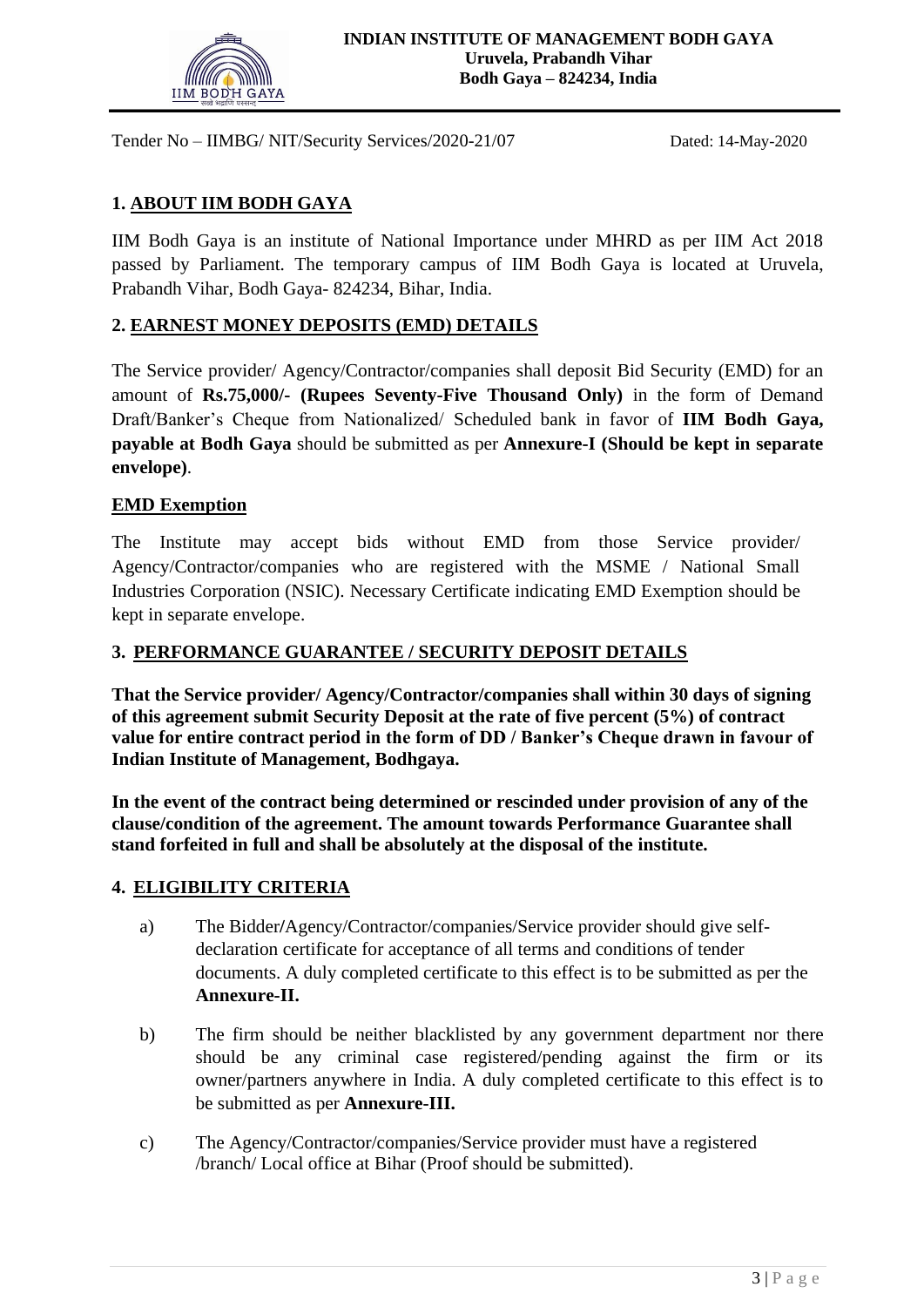

- **d)** The bidder **/** Agency / Service provider/ Contractor/companies should be approved/ recognized / registered by Govt. of India/State Govt. for provisioning of Security Services. Copy of relevant PASARA and other relevant certificates/licenses duly updated should be attached. Agency/Service provider/ Agency/Contractor/companies/Service provider should have **a valid license from competent license authority under the provision of contract Labour Act, 1970 and Contract Labour Central Rules, 1971 and submit proofs thereof.**
- **e)** The bidder/ Agency/Service provider/ Contractor/companies **must comply with the statutory requirement, such as registration with ESI, EPF, PAN and GST etc. and submit proofs thereof.**
- f) The bidder/ Agency/Contractor/companies/Service provider must have been in existence in the concerned business for the **last five years. (Attach copy of relevant certificates, Registration details etc.)**. Should have served minimum of four clients as Security Service provider /Agency/Contractor/companies out of which minimum two of the clients should be of Govt/Central PSUs/Central Government Autonomous Institution/organisation. **Copy of agreement /Work Order must be attached indicating the same and clearly mentioning number of Security Personnel deployed and annual value of agreement.**
- g) Each Agency/Contractor/companies/Service provider shall submit only one Tender for provisioning of the Security Services as prescribed. Agency/Contractor/companies/Service provider who submit more than one tender will be treated as non-responsive & rejected.
- h) Audited Balance Sheets of preceding three years with Income and Expenditure statement and Profit and Loss Account & Audit report of last three years (2016-17, 2017-18, 2018-19) is to be submitted with tender
- **i**) Average annual turnover should be at least 30 % of the estimated cost during each of the of last three financial years (2016-17, 2017-18 & 2018-19) is to be submitted as per **Annexure-IV.**
- **j)** The **firm should survey the site to access the requirement and technical feasibility. A duly completed certificate to this effect is to be submitted as per Annexure-V.**
- k) The firm should not disclose any information gained by them or their representatives or agents, while interacting with the persons of IIM Bodhgaya. A duly completed certificate to this effect is to be submitted as per **Annexure-VI.**
- l) The firm shall abide by the provisions of the Private Security Agencies\_Regulation Act 2005 and No Security Personnel below the age of 18 years shall be employed on the work. An undertaking to this effect is to be submitted as per Annexure-VII.
- m) The agency should be registered with Registrar of Companies under Companies Act 1956 for at least five years from the last date of submission of bid. (Attach documentary proof)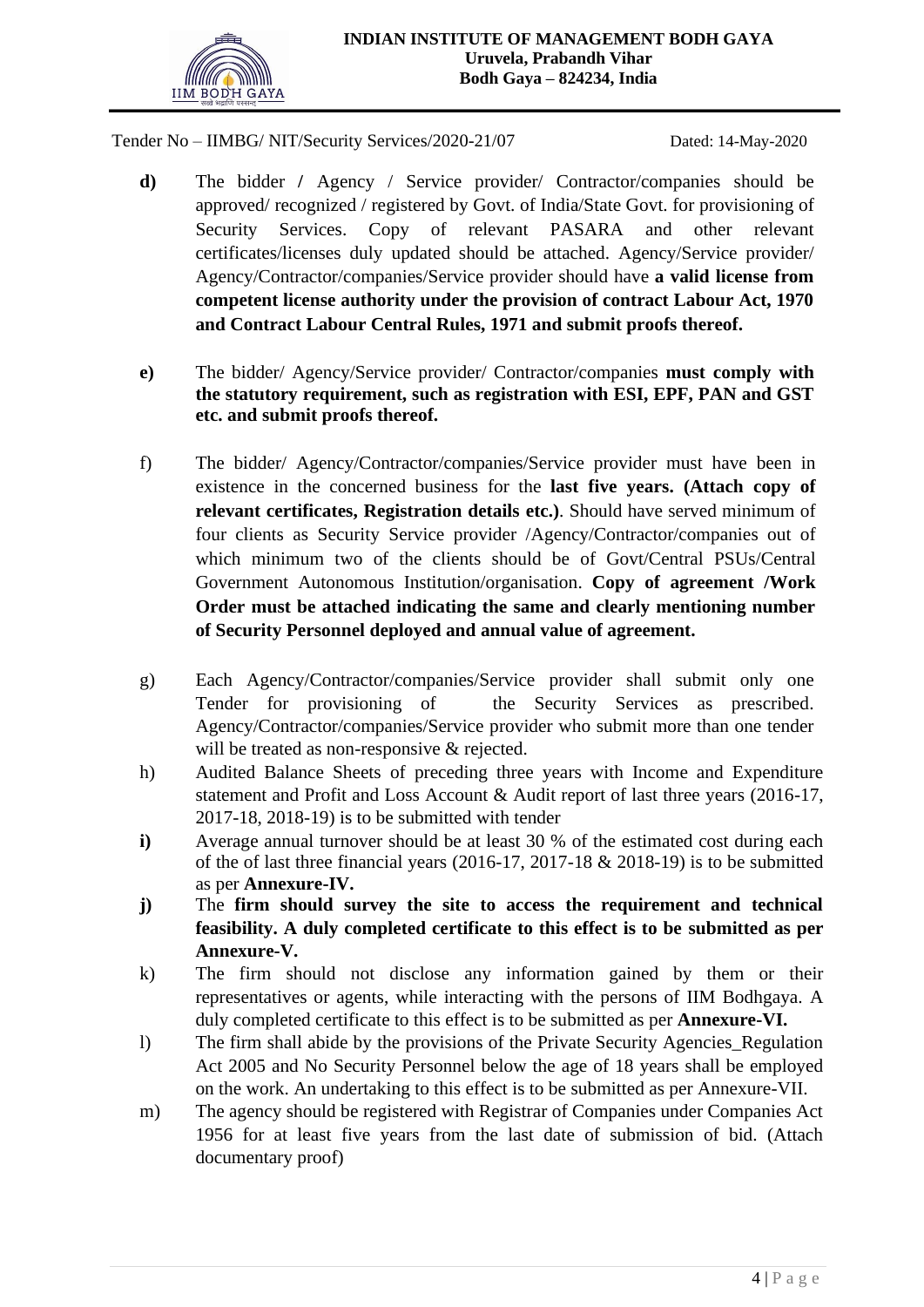

- **n) The bidder/ Agency/Contractor/companies/Service provider will have to give breakup of the amount quoted in the Financial Bid or as given as per Government of India wage list. Bids of the Agency/Service provider/ Contractor/companies failing to provide the breakup, tender is liable to be rejected.**
- **o)** The Agency/Service provider/ Contractor/companies should justifiably quote their **service charges in order to avoid unfair means post award of contract like paying less to employees, provisioning of Security Personnel below qualitative requirements etc. The service charges quoted by the Agency/Service provider/ Contractor/companies below acceptable and practical percentage as per market would be out rightly rejected.**
- **p) The Institute reserves the rights to fix up Service Charges percentage for acceptance of tender and delivery of contract as desired by the Institute, post due Analysis by the empowered committee of the Institute. It is hereby further clarified that the Agency/Service provider/ Contractor/companies on award of the contract shall not receive more than the quoted value of service charges through any other heads such as enrollment charges, training charges, documentation charges etc.**
- **q) It may be noted that generally the Agency/Contractor/companies/Service provider tend to show less service charges to quote less and get the contract and there after once the contract is secured resort to indiscriminate cutting into the salary of the employee on one or another pretext. This practice will not be permitted. The Institute, the Principal employer reserves the right to enquire into these details and if there is any infringement of these terms and conditions will reserve the right to terminate the contract without quoting any reasons thereof.**
- **r) The monthly statement of account of every employee reflecting credit of all deductions from his salary should be made available to the employee by 15th of every month, failing which, the Institute reserves the rights to take appropriate actions, as deemed fit, even amounting to stoppage of payment of monthly bill raised by the Agency. The Institute, as Principal Employer under all circumstances will protect the legitimate rights of the workers.**
- **s) The cost of the services will be governed by the minimum wages notified and amended by the Ministry of Labour & Employment, Government of India.** The Agency/Contractor/companies/Service Provider will notify the IIM Bodh Gaya increase/decrease in **central watch and ward rates**, as and when notified by **the Ministry of Labour & Employment, Government of India without awaiting for any reminder from us.**
- **t) The agency has to cater for various expenses like Summer and Winter uniforms, as per norms, documentation expenses and such like expenses, if any while quoting Service Charges percentage. Nothing extra will either be**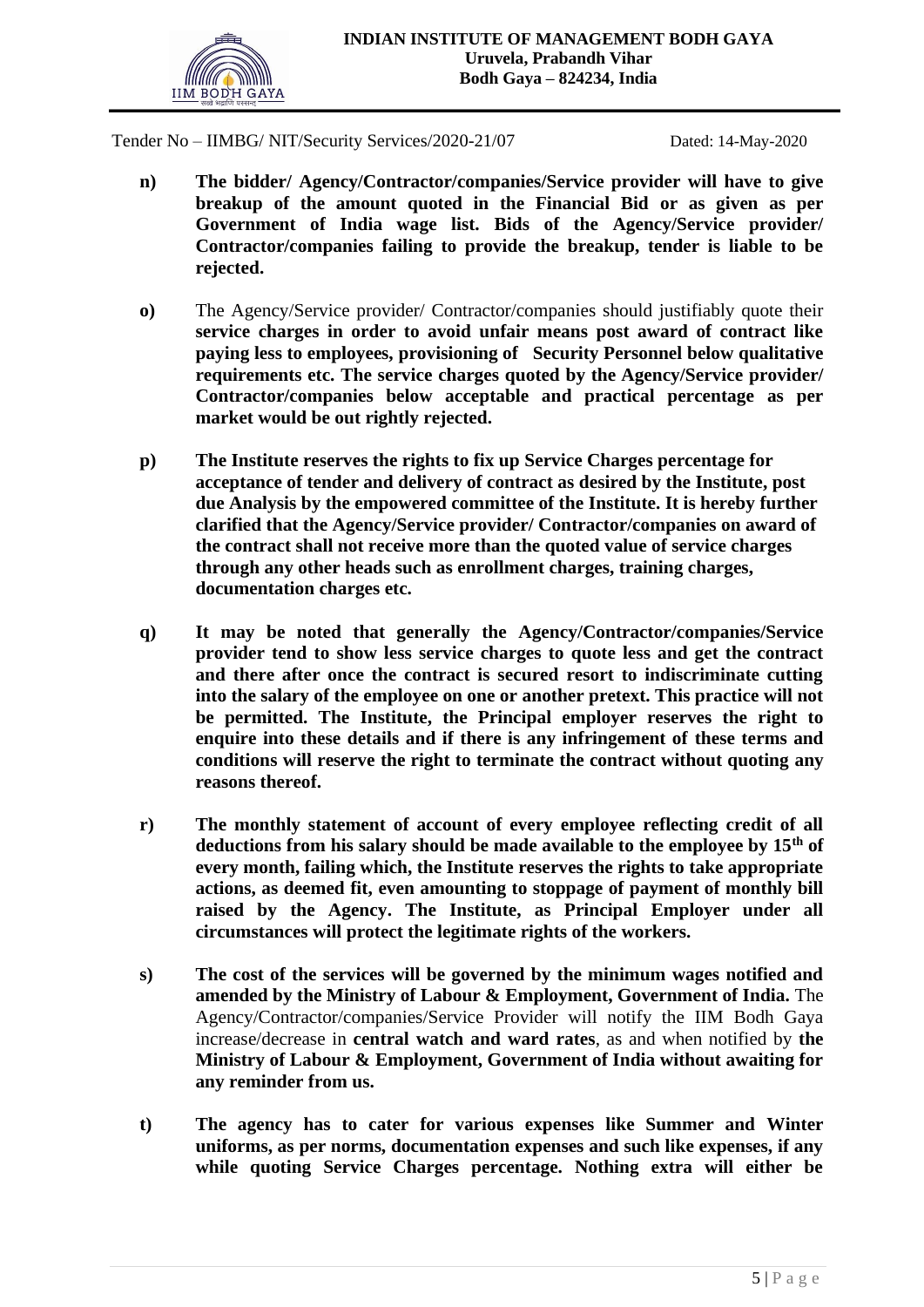

**deducted from workers salary or be paid by Institute on any account, whatsoever, it may be.** 

## **5. INSTRUCTION TO BIDDER/ AGENCY/SERVICE PROVIDER/ AGENCY/CONTRACTOR/COMPANIES/SERVICE PROVIDER**

- a) Bidder /Agency/Service provider/Contractor/companies should consider any corrigendum published on the tender document before submitting their bids.
- b) The tenders need to be submit through online only and hard copy send at IIM Bodh Gaya through courier/by post/ by hand well before the last date and time of receipt of the tender. Tenders received after the date will not be received by the office of IIM Bodh Gaya.

## **INSTRUCTION FOR PREPARATION AND SUBMISSION OF BIDS.**

#### **Two bids system will be followed i.e. Technical & Financial Bids should be submitted separately. There should be envelopes as per the following details:**

- **1.** The EMD should be kept in the separate envelope and should clearly state " **EMD for Provisioning of Security Services to Indian Institute of Management, Bodh Gaya"**. In case, the firm is exempted from EMD, Necessary Certificate indicating EMD Exemption should be submitted instead of EMD.
- **2.** submission of Technical Bid through online on [https://mhrd.euniwizarde.com](https://mhrd.euniwizarde.com/) and hard copy with signatures on all pages should be kept in second envelope and should clearly state **" Technical bid for Provisioning of Security Services to Indian Institute of Management, Bodh Gaya" .**
- **3.** Submission of Financial Bid through online only on [https://mhrd.euniwizarde.com](https://mhrd.euniwizarde.com/)
- **4.** Both the envelopes (EMD & Technical Bid) shall be put in another envelope sealed and super-scribing thereon Tender for Provisioning of the "**Security Services to Indian Institute of Management, Bodh Gaya**" **and** to be sent to the below mentioned address:

**Chief Administrative Officer Indian Institute Of Management Bodh Gaya Uruvela, Prabandh Vihar Bodh Gaya, Gaya-824234 (Bihar), India Phone: 0631-2200238, 8839292756 /9313159741 Email: [cao@iimbg.ac.in](mailto:cao@iimbg.ac.in)**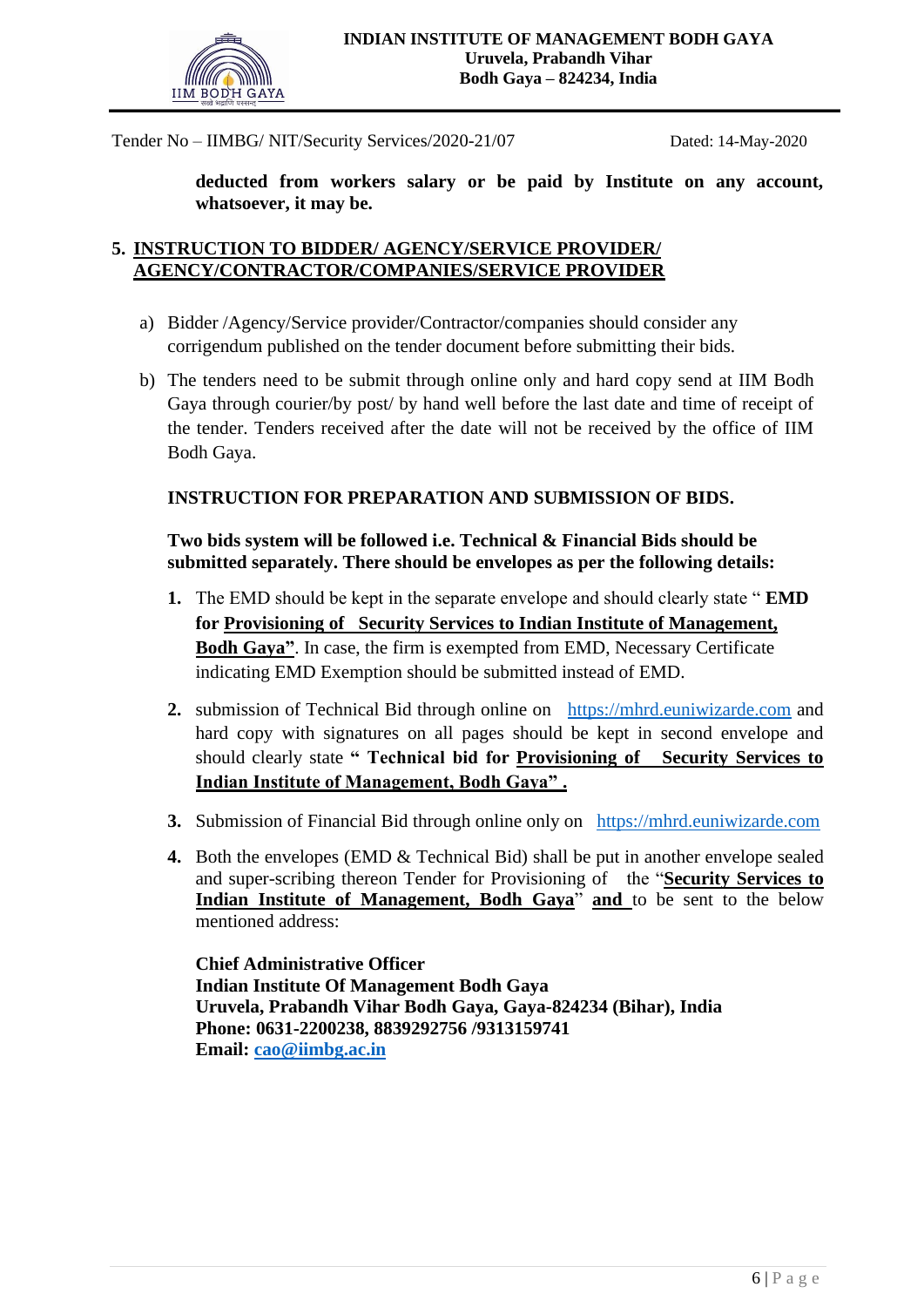

## **6. MODE OF SUBMISSION OF TENDER**

Submission of Tender document through online on [https://mhrd.euniwizarde.com](https://mhrd.euniwizarde.com/) **The Service provider/ Agency/Contractor/companies must ensure that the** submission of BID **before or by due date.**

#### **a) Technical Bid (COVER-1)**

Bidders should comply with the specification of the tendered item in all respect, no deviations are acceptable. The detailed format is attached at **Annexure-VIII**. The bidder is to complete the same along with supporting documents and submit accordingly.

## **b) Financial Bid (COVER-2)**

Financial bid given with tender is to be submitted after filling all relevant information. The cost factors should be mentioned clearly as per format given at **Annexure-IX** available with the tender failing which the offer is liable for rejection. Kindly quote your offer for all the stipulated service sought for IIM Bodh Gaya (inclusive of all taxes and charges). The final service charges (Both in %ge & amount) quoted category wise should be inclusive of in other charges except applicable GST.

#### **c) Bid Evaluation**

IIM Bodh Gaya will evaluate the Commercial Bid of Bidders who qualify the eligibility criteria and comply to technical parameters. The technical qualified bidders'', financial bids will be opened and eligible bidders quoting the justifiable service charges and found lowest fulfilling the terms and conditions of the institute will be awarded the contract.

**However, IIM Bodh Gaya reserve the rights to reject friskily low Service Charges to eradicate malpractices by the Agency/Service provider/Contractor/companies during execution phase.**

In case of tie, who has the highest average turnover in last 3 financial years (2016-17 2017-18, 2018-19) will be awarded the contract.

#### **Bid Validity Period**

The bid will remain valid for 4 months (120 days) from the date of opening of financial bid as prescribed by IIM Bodh Gaya. A valid bid for a shorter period shall be rejected, being nonresponsive.

## **7. PAYMENT TERMS**

- a) The Agency/Contractor/companies/Service provider will arrange to make payment to the employees on a monthly basis calculated to the **last date** of every month. The salary will be credited before 07<sup>th</sup> day of the next month to the individual bank accounts of the employees under intimation to the institute. The Agency/Contractor/companies/Service provider will submit the invoice/claim to the IIM Bodh Gaya on a monthly basis duly supported by proof disbursement of salary to the staff, in triplicate for payment. The institute shall be provided with complete breakup of the charges levied from the Institutes amounting to the gross and net total.
- b) **The payment to the Agency/Contractor/companies/Service provider shall be released within 10 days from the date of receipt** of invoice provided the claim of the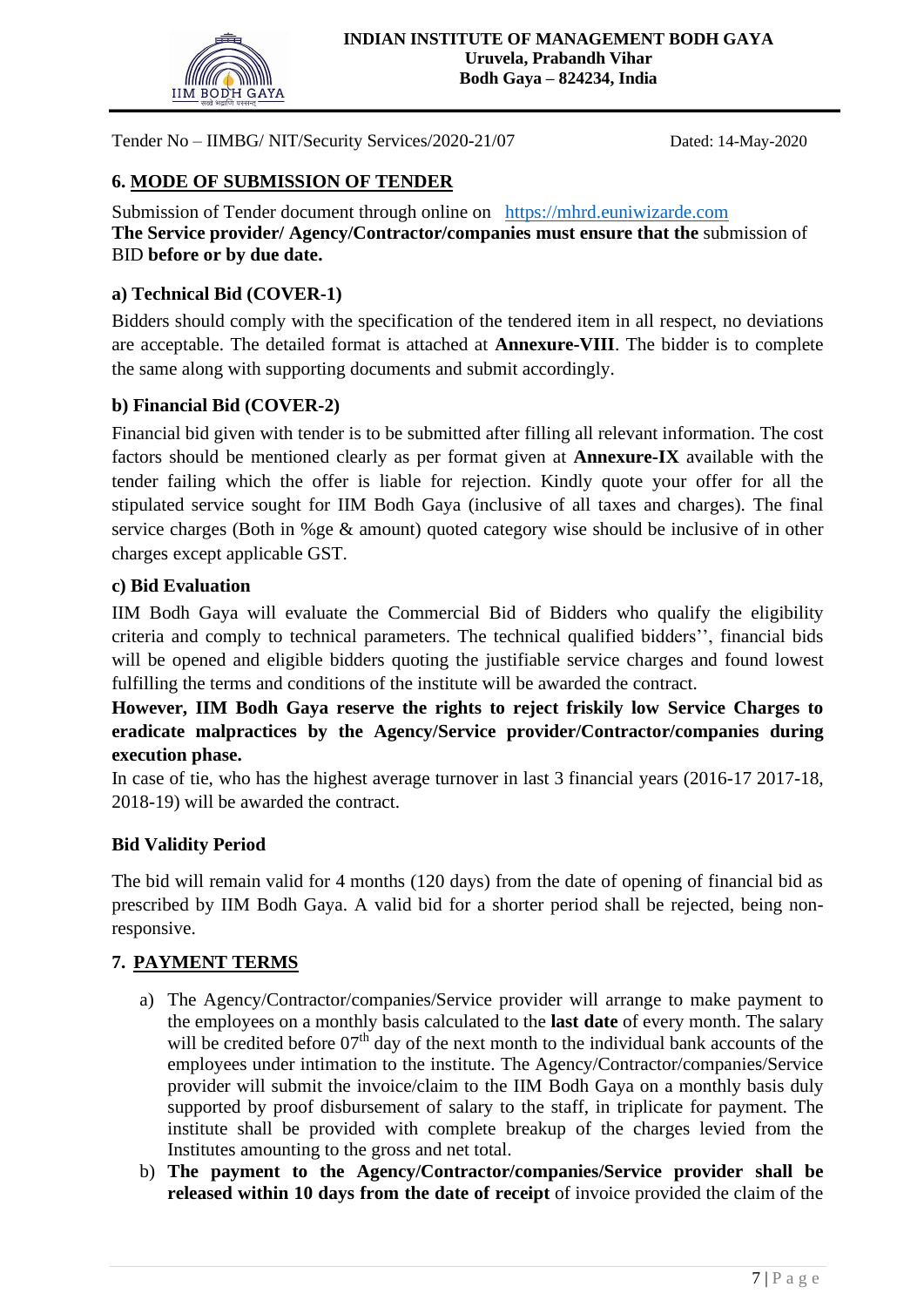

Agency/Contractor/companies/Service provider is found to in order in all respects. The Tax deducted at source and such other taxes/levies as are required by law to be deducted from the produced invoice by Agency/Contractor/companies/Service provider.

- c) **The proof of payment of statutory obligations such as ESI, EPF etc. and any other applicable taxes shall be attached with monthly bills by the Agency/Contractor/companies/Service provider indicating the names of the employees with ESI/EPF code and amount deposited in respect of each, failing which subsequent payment to the Agency/Contractor/companies/Service provider shall be withheld and many evoke cancellation of contract.**
- d) **Payment will be made to the Agency/Contractor/companies/Service provider on monthly basis. Monthly bills shall be forwarded to The Chief Administrative Office on receipt from the Agency/Contractor/companies/Service provider every month and payment will be made direct to the Agency/Contractor/companies/Service provider by IIM Bodh Gaya under intimation to this office.**
- e) **Whether the bill is passed by IIM Bodh Gaya or not the Agency/Contractor/companies/Service provider will have to ensure that timely payment is made to the employed Security Personnel, without fail. Complaint regarding non-payment from any of the employees shall be viewed seriously.**
- f) **Agency/Contractor/companies/Service provider will have to make payment to the employees through digital mode of payment ie NEFT/RTGS and a copy of the statement on account of wages paid to the employees will be submitted to this office every month by the Agency/Contractor/companies/Service provider.**

#### **8. CONTRACT PERIOD**

That, services of the Security personnel provided by the Agency/Service provider /Contractor/companies to the IIM Bodh Gaya shall be initially for a period of **One year commencing from the award of contract** with its date of effectiveness/ execution may be extended further by another year & thereafter, subject to satisfactory performance and compliance of all terms and conditions of agreement which will be signed by both the parties at the earlies on issue of letter of award. The cost of stamp paper etc. will be borne by the Agency/Service provider /Contractor/companies. Subsequent extension on satisfactory performance will be at the sole discretion of IIM Bodh Gaya.

#### **9. SCOPE OF WORK**

**The contract for provisioning of the Security Personnel is to commence from 1st August 2020 and would continue for a period of one year. However, requirement for all categories may not occur together and Institute reserves the right to stagger as per requirements.** The Contract may be curtailed/terminated before the contract period, owing to any deficiency in service or substandard quality of security personnel deployed by the Agency/Contractor/companies/Service provider or because of change in IIM Bodh Gaya requirements etc. IIM Bodh Gaya, however, reserves the right to terminate this initial contract at any time after giving one month's notice to the Agency/Contractor/companies/Service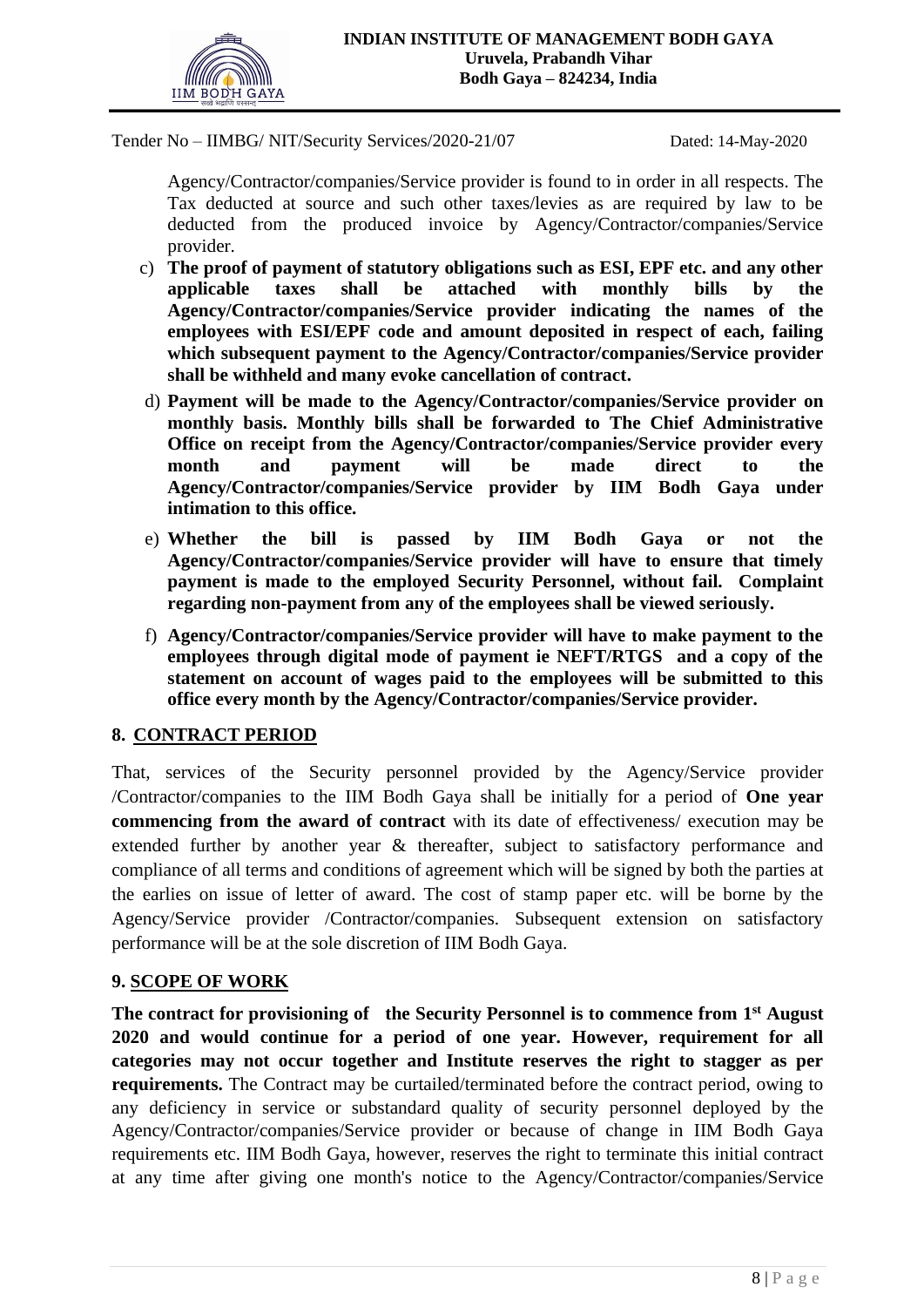

provider which may or may not be agreed by the Agency/Service provider/ Agency/Contractor/companies.

**IIM Bodh Gaya has following tentative requirements initially purely on a temporary basis:**

| <b>Ser</b><br>No | <b>Description of Services Required to</b><br>be Outsourced | <b>Minimum</b><br><b>Requirement</b> |
|------------------|-------------------------------------------------------------|--------------------------------------|
|                  | Security Supervisor-1                                       |                                      |
|                  | Security Guard - 14                                         | 14                                   |
|                  | Total                                                       | 15                                   |

**The above-mentioned numbers of Security Personnel requirements categories wise may increase/decrease in any/all the categories/designation or IIM Bodh Gaya may seek deployment of additional personnel of any other category/ designation as well.**

#### **10. RESOURCE REQUIREMENT**

#### **THE SERVICE PROVIDER/AGENCY/CONTRACTOR/COMPANIES HAS TO PROVIDE THE FOLLOWING DURING THE CONTRACT PERIOD:**

|     | <b>Sl.no.</b> Description          | Minimum number required    |  |
|-----|------------------------------------|----------------------------|--|
|     |                                    | (Mandatory)                |  |
| 01. | Rain coat                          | For all Security Personnel |  |
| 02. | Umbrellas                          | At all post (minimum 4)    |  |
| 03. | Hand held torch                    | At all post (minimum 4)    |  |
| 04. | <b>Battens or Rules</b>            | For all Security Personnel |  |
| 05. | Whistle                            | For all Security Personnel |  |
| 06. | Two set of Uniforms (winter $\&$   | For all Security Personnel |  |
|     | summer), shoes, Cap, belt, I. Card |                            |  |
|     | per year                           |                            |  |

**Note**: No extra payment shall be paid to the Service provider/ Agency/Contractor/companies towards provisioning of above. He/ she has to manage above items within the quoted Administrative Charge / Service Charges.

#### **11. TERMS & CONDITIONS**

- a) IIM Bodh Gaya reserves the right to accept/reject any or all the BIDs received without assigning any reason whatsoever. The BIDs, in which any of the particulars and prescribed information is missing or is incomplete in any respect and/or the prescribed conditions are not fulfilled, shall be considered non-responsive and are liable to be rejected. BIDs, not meeting the BID evaluation criteria as stipulated in the document shall be summarily rejected.
- b) IIM Bodh Gaya is not bound to accept the lowest quotation and/or assign any reasons for rejecting any or all the bids. The lowest quoted bids may not fetch of contract if the Committee is not convinced with the details and proofs submitted by the Vendors.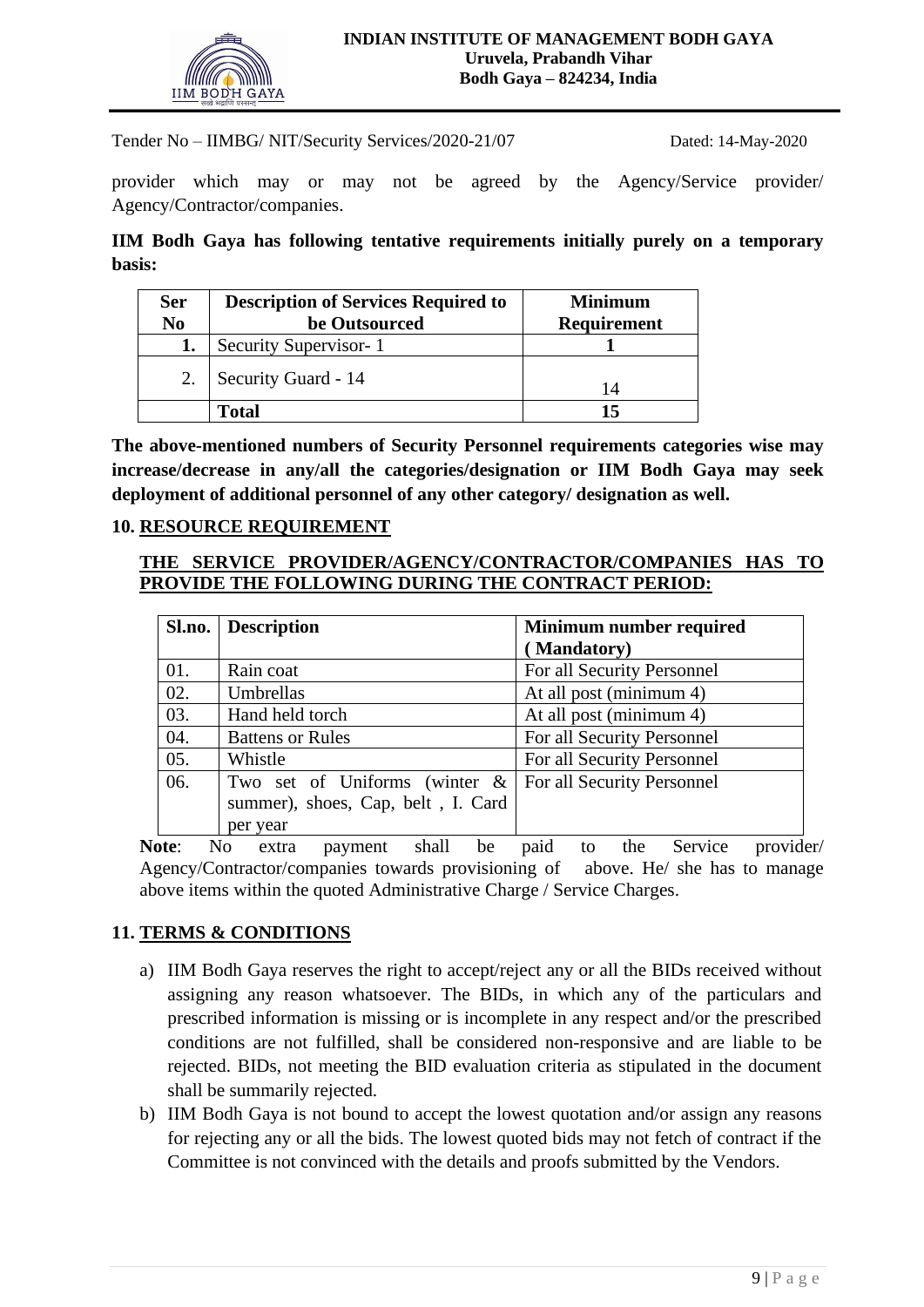

- c) The Institute shall have the right to adjust, readjust or deduct any of the amounts as aforesaid from the payment to be made to the Agency/Contractor/companies/Service provider under this Contract.
- d) That, the Agency/Contractor/companies/Service provider will submit the EPF/ESI account of each individual employee appointed on outsource basis showing therein the total deposit of EPF/ESI account in a particular financial year of the institute for information.

That, it is further understood and agreed between the parties that any changes in the payments structure viz ESI, PF, Bonus, gratuity and taxes etc. as per the change in the law are recoverable from the client within the said statutory provision of law. The Agency/Contractor/companies/Service provider will be raising bill to IIM Bodh Gaya accordingly. Institute will have all rights to recover the amount paid in excess due to change in statutory provisions if any. Please note that the gratuity will paid at the time of occurrence only.

- e) Agency/Service provider/Contractor/companies will be fully responsible for any accident or mishaps involving workers engaged by the Agency/Service provider/ Contractor/companies and the Agency/Service provider/ Contractor/companies would pay claims made by such victims. The Agency/Service provider/ Contractor/companies shall indemnify the IIM Bodh Gaya from any claims arising out of accidents, disabilities of any nature or death or arising out of provisions under law, or any other nature in respect of all workers engaged by the Agency/Service provider/ Contractor/companies.
- f) Agency/Service provider/ Contractor/companies or its representative must visit the institute once in a month or twice in a quarter or as required by the Institute.
- g) **The Principal Employer i.e. Indian Institute of Management Bodhgaya will have the rights to reduce / increase the number of employees, if felt necessary by giving 7 days' notice to the Service provider/ Contractor/companies/Agency**
- h) **The Agency/Service provider/ Contractor/companies will provide winter & summer uniform to the employees, as applicable without any financial burden to Principal Employer i.e. Indian Institute of Management Bodhgaya.**
- i) The agency shall deploy physically fit security personnel.
- j) The list of security personnel to be deployed shall be made available to the institute by the agency at the time of starting of contract and if any change is required on part of the institute, fresh list of security personnel shall be made available by the agency after each and every change.

## **11. LEAVE RULES**

There will be provision of 15 days leave (Including 8 days casual leave and 7 days leave on the pattern of Earned Leave) in a Calendar Year (In addition to the gazetted holidays applicable in IIM Bodh Gaya) Subject to prior sanction. No Carry Forwarding of any type of leave beyond a year is permissible. No other kind of paid leave will be admissible to the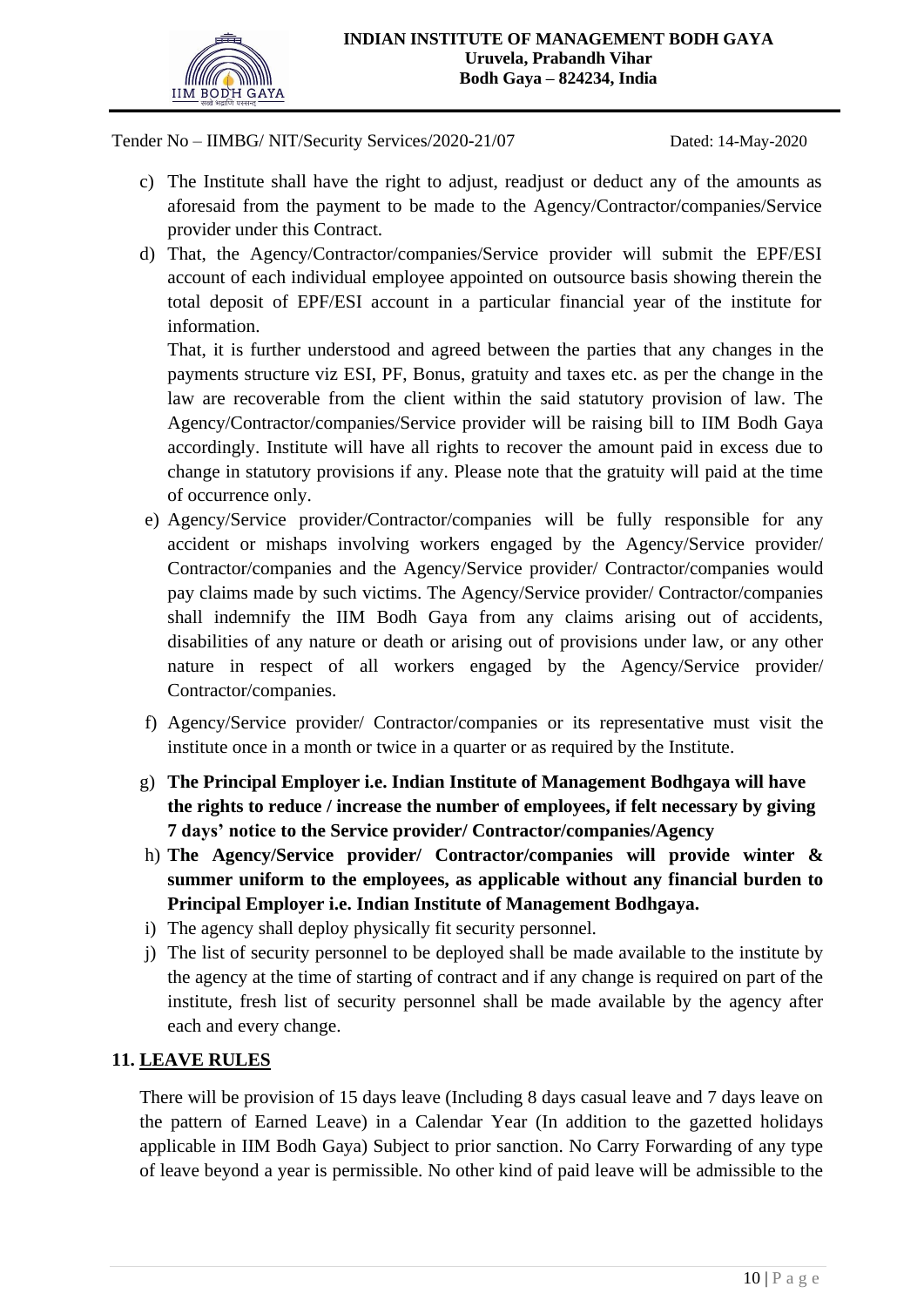

deployed security personnel. Every worker will be compulsorily granted at least a minimum of four days of leave in a month

## **12. TERMINATION OF THE CONTRACT**

The contract may be terminated in any of the following contingencies:

- a) On the expiry of the contract period, without any notice.
- b) On giving one month's notice at any time during the currency of services, in case the services rendered by the Agency/Service provider/ Contractor/companies are not found satisfactory and in conformity with the general norms and the standard prescribed for the service as mentioned at para 10 above - Terms and condition.
- c) On assigning of the contract or any part thereof or any benefit or interest therein on there under by the Agency/Service provider/ Contractor/companies to any third person for sub-letting the whole or a part the contract to any third person, without any notice.
- d) On Agency/Service provider/ Contractor/companies being declared insolvent by the competent Court of Law without any notice.
- e) In case the Agency/Service provider/ Contractor/companies is not interested to continue the contract subject to the condition that the Agency/Service provider/ Contractor/companies shall give minimum three months' notice. If the Agency/Service provider/ Contractor/companies does give the requisite notice as mentioned before, then his security deposit shall be forfeited, and bank Guarantee/Demand Draft shall be encashed in proportion to the period falling short of the specified notice period.
- f) Provided that during the notice period for termination of the contract, in the situation contemplated above, the Agency/Service provider/ Contractor/companies shall keep on discharging his duties before and till the expiry of notice period.

## **13. TERMINATION FOR INSOLVENCY**

- a) IIM Bodh Gaya may at any time terminate the contract by giving a written notice to the awarding firm, without compensation to the firm, if the firm becomes bankrupt or otherwise insolvent as declared by the competent Court, provided that such termination will not prejudice or affect any right of action or remedy, which has accrued or will accrue thereafter to the department.
- b) The courts of Gaya alone will have the jurisdiction to try any matter, dispute or reference between the parties arising out of this purchase. It is specifically agreed that no court outside and other than Gaya Court shall have jurisdiction in the matter.

#### **14. FORCE MAJEURE**

a) Should any force majeure circumstances arise, each of the contracting parties be excused for the non-fulfilment or for the delayed fulfilment of any of its contractual obligations, if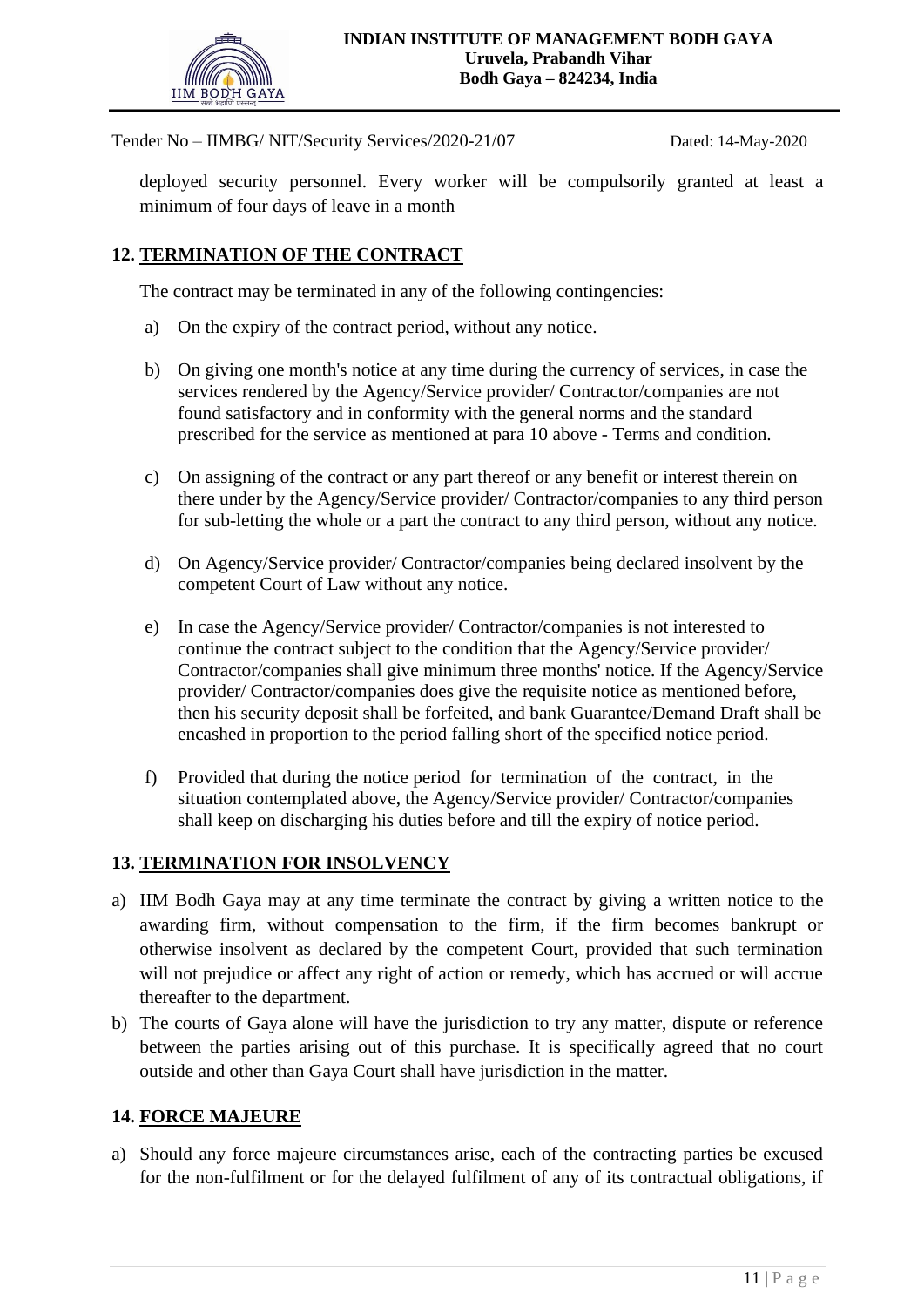

the affected party within 15 days of its occurrence informs in a written form to the other party.

b) Force Majeure shall mean fire, flood, natural disaster or other acts such as war, turmoil, sabotage, explosions, epidemics, quarantine restriction, strikes, and lockouts i.e. beyond the control of either party.

## **15. ARBITRATION**

- a) In the event of any dispute or difference arising under this tender, the Director, IIM Bodh Gaya or his/her nominee is the arbitrator and the decision of the arbitration will be binding on both parties.
- b) The venue of the arbitration shall be the place from where the order is issued i.e Gaya
- c) All disputes shall be subject to Gaya Jurisdiction only.
- d) IIM Bodh Gaya shall not be responsible for any postal delay, non-receipt or nondelivery of the EMD.
- e) **IIM Bodh Gaya may issue amendment/corrigendum to tender documents before due date of submission of bid. Any amendment/corrigendum to the tender document if any, issued by IIM Bodh Gaya will be posted on [https://mhrd.euniwizarde.com](https://mhrd.euniwizarde.com/) Portal and IIM Bodh Gaya website. For the bidders, submitting bids on downloaded tender document, it is 'bidders' responsibility to check for any amendment / corrigendum on the website of IIM Bodh Gaya or check for the same [https://mhrd.euniwizarde.com](https://mhrd.euniwizarde.com/) Portal before submitting their duly completed bids.**

## **16. SAFEGUARDS FOR EMPLOYEES TO BE ENSURED BY THE AGENCY /SERVICE PROVIDER/ CONTRACTOR/COMPANIES**

- I. The Service provider/ Agency/Contractor/companies will ensure the following:-
	- (a) Having labour license issued by competent authority (Enclose Copy).
	- (b) Ensuring safety standard/safety measures at the work place.
	- (c) Ensuring weekly off to the employee.
- II. Deposit of Employees Provident Fund dues and regular payment of Insurance Premium.
- III. Ensure payment of prescribed monthly wages to the employee by  $07<sup>th</sup>$  day of every month as per Nerrick Rates issued by the competent government authority from time to time failing which 1% penalty per person per day would be charged.
- IV. Police verification of all Security Personnel.
- V. Issue of proper security/safety/hygienic safeguard to the contractual employee where required.
- VI. Ensure maximum use of employee safety devices/equipment.
- VII. Ensure effective Grievance Redressal Forum.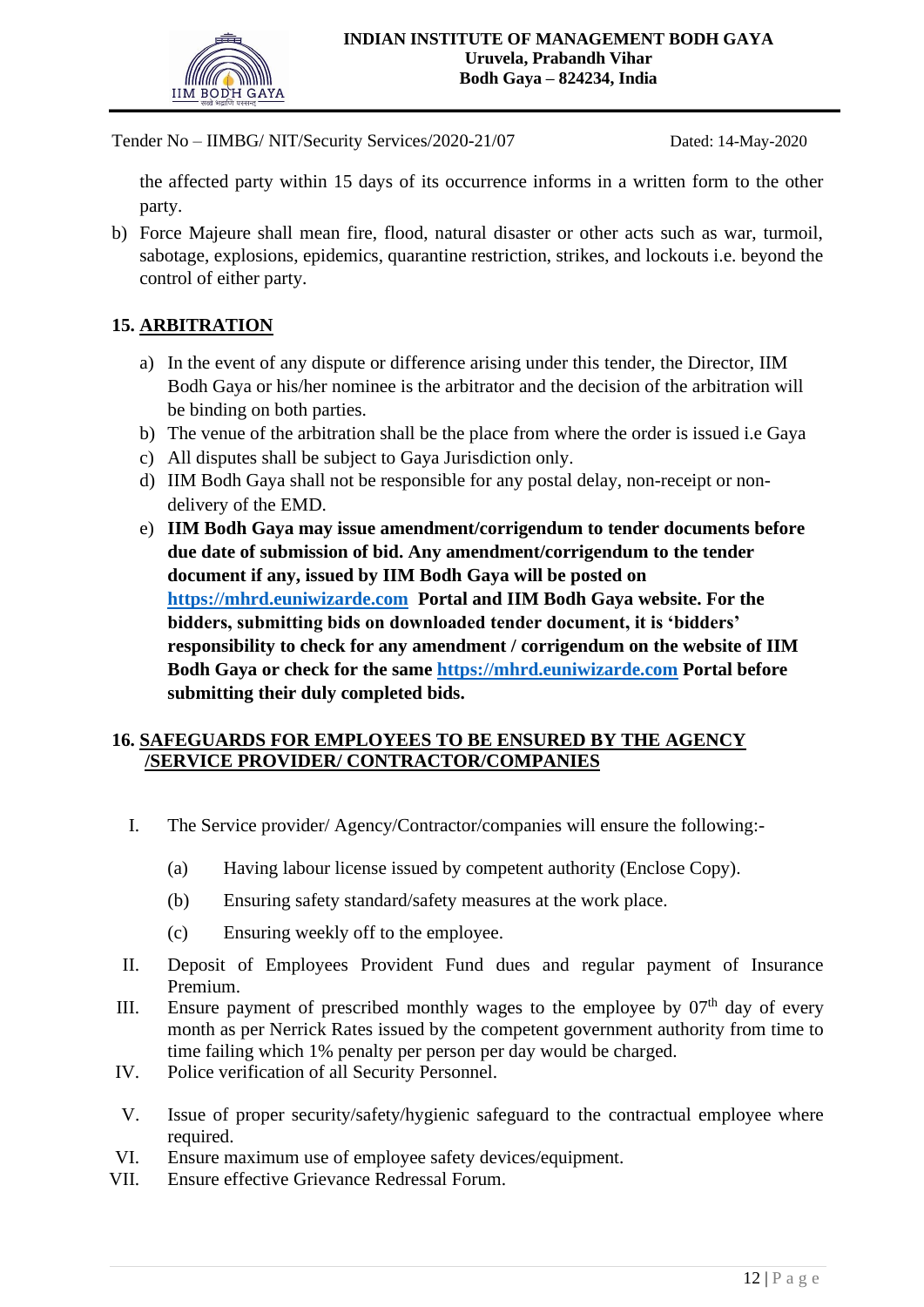## **ANNEXURE – I**

To **Indian Institute of Management Bodh Gaya Uruvela, Prabandh Vihar Bodh Gaya- 824234, Bihar India**

#### **Sub: - EMD Details**

Ref: - Tender No. IIMBG/ NIT/Security Services/2020-21/07 Dated: 14-May-2020

(Notice Inviting Tender for Provisioning of Security Services to IIM Bodh Gaya).

Dear Sir,

The following demand draft/banker's cheque in favor of IIM Bodh Gaya are enclosed towards EMD.

| Detail of<br><b>DD</b> / Banker<br><b>Cheque</b> | Amount         | <b>DD</b> /Banker<br><b>Cheque No.</b> | <b>DD</b> /Banker<br><b>Cheque Date</b> | <b>Bank Name</b> |
|--------------------------------------------------|----------------|----------------------------------------|-----------------------------------------|------------------|
| <b>EMD</b>                                       | $Rs. 75,000/-$ |                                        |                                         |                  |

**Thanking you**

**Yours faithfully,**

**(Authorised Signatory with Seal)**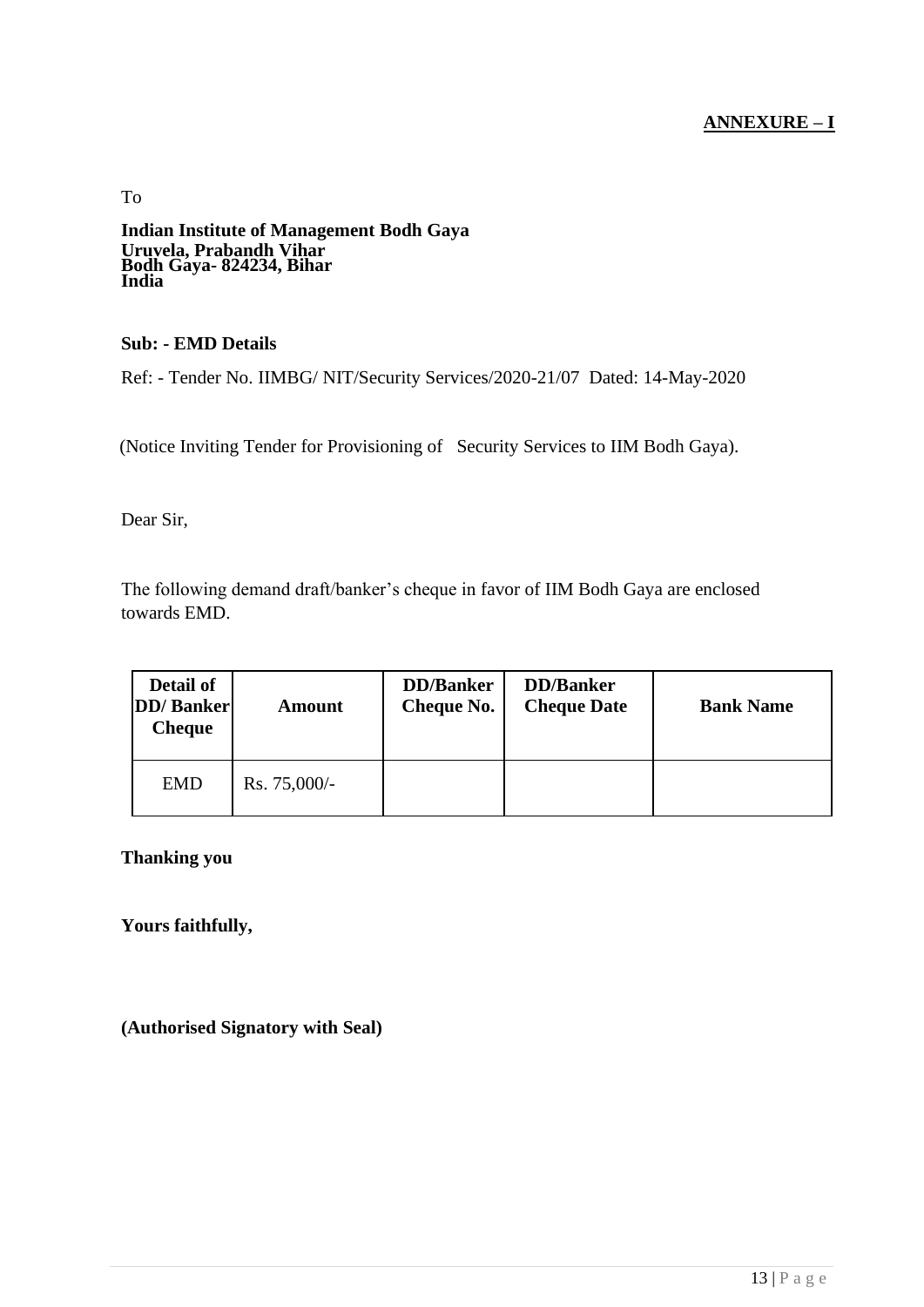## **ANNEXURE – II**

To

**Indian Institute of Management Bodh Gaya Uruvela, Prabandh Vihar Bodh Gaya- 824234, Bihar India**

**Sub: - Self Declaration Certificate**

#### **Ref: - Tender No. IIMBG/ NIT/Security Services/2020-21/07 Dated: 14-May-2020**

(Notice Inviting Tender for Provisioning of Security Services to IIM Bodh Gaya).

Dear Sir,

With reference to the above, I am/ We are offering our competitive bids towards the for Notice Inviting Tender for Provisioning of Provisioning of Security Services to Indian Institute of Management Bodh Gaya, I / We hereby reconfirm and declare that I / We have carefully read, understood and complying the above referred tender document including instructions, terms and conditions, specifications, schedule of quantities and all the contents stated therein.

I / We also confirm that the rates quoted by me/us are inclusive of all taxes, duties etc, applicable as on date and are for Indian Institute of Management Bodh Gaya, Uruvela, Prabandh Vihar, Bodh Gaya- 824234, India.

**Place:**

**Date: Authorized Signatory Name:**

> **Designation: Contact No.: Email ID:**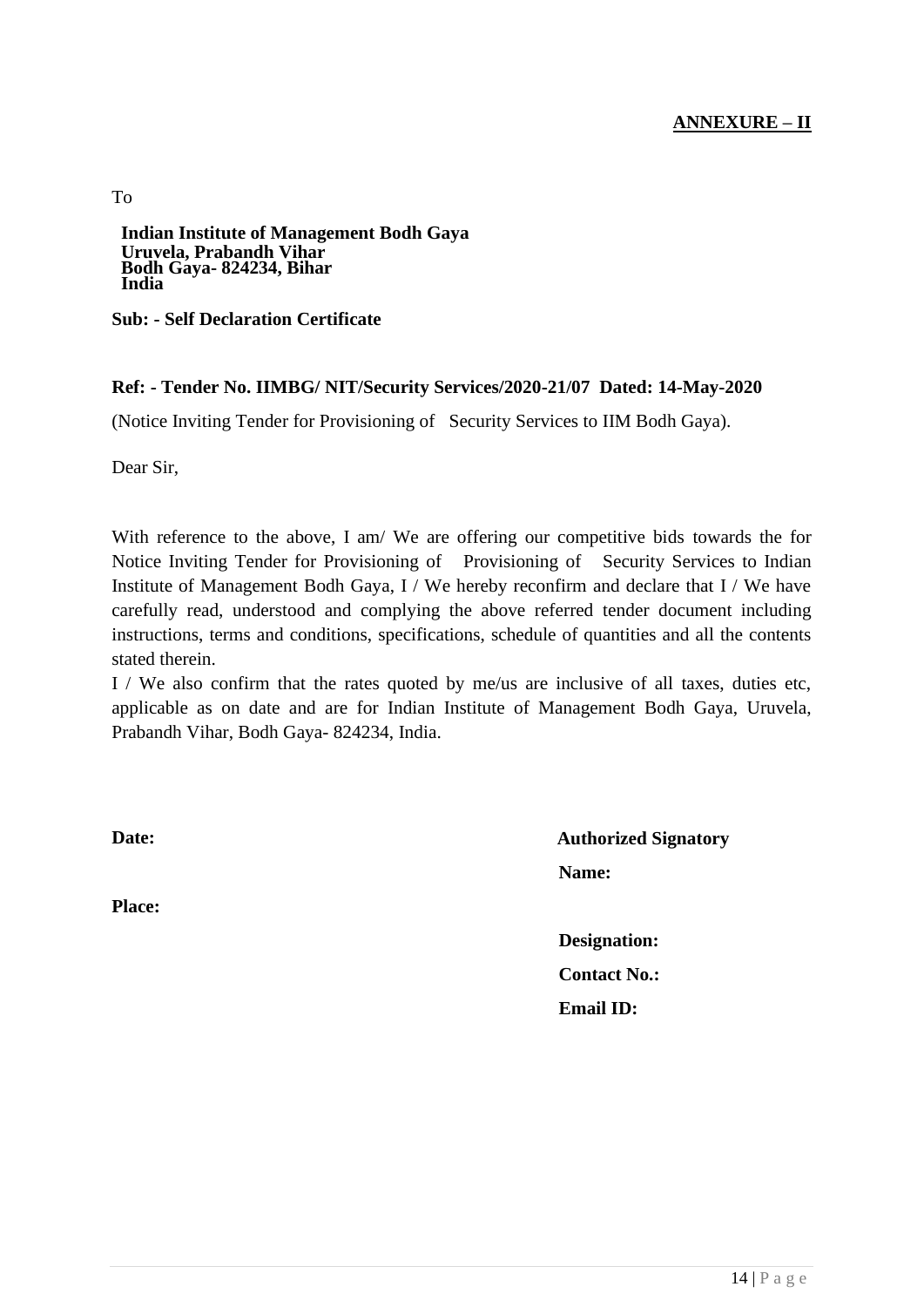## **ANNEXURE – III**

#### **CERTIFICATE**

#### **(To be provided on letterhead of the firm)**

I hereby certify that the above firm has not been ever blacklisted by any Central / State Government / Public Undertaking / Institute and there is no any criminal case registered/pending against the firm or its owner/ partners anywhere in India.

I also certify that the above information is true and correct in every respect and, at a later date, it is found that any details provided above are incorrect, any contract given to the above firm may be summarily terminated and the firm blacklisted.

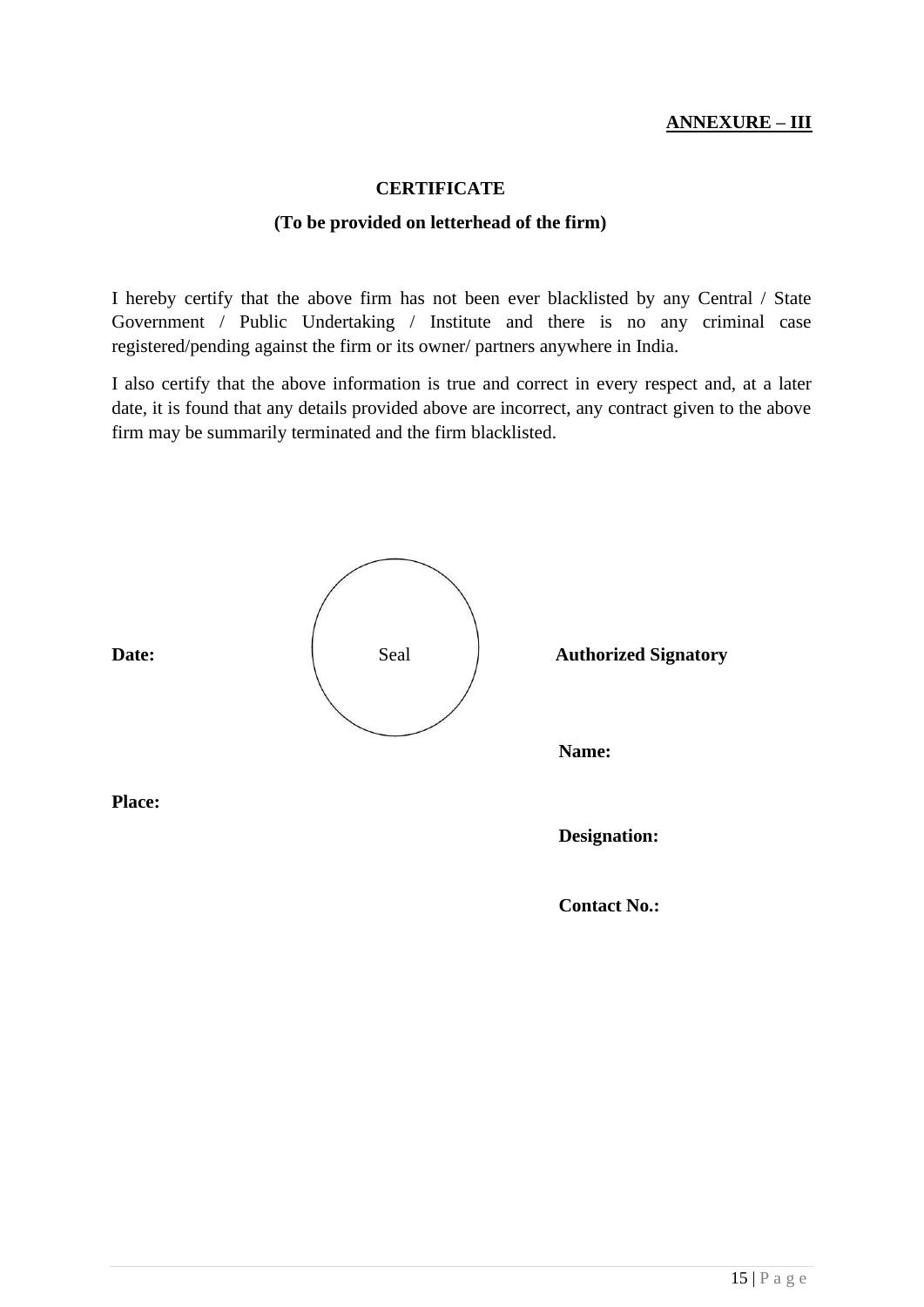## **ANNEXURE-IV**

## **Annual Turnover Details:**

| <b>Evaluation Criteria</b>          | <b>Remarks</b>         |                        |                                |
|-------------------------------------|------------------------|------------------------|--------------------------------|
|                                     | <b>Financial Years</b> | <b>Turnover in Rs.</b> |                                |
| <b>Bidder's Annual Turnover for</b> | 2018-2019              |                        | Supporting<br>Documents are to |
| last three financial years          | 2017-2018              |                        | be attached along              |
|                                     |                        |                        | with the                       |
|                                     | 2016-2017              |                        | Annexure-IV                    |



**Designation:**

**Contact No:**

**Place:**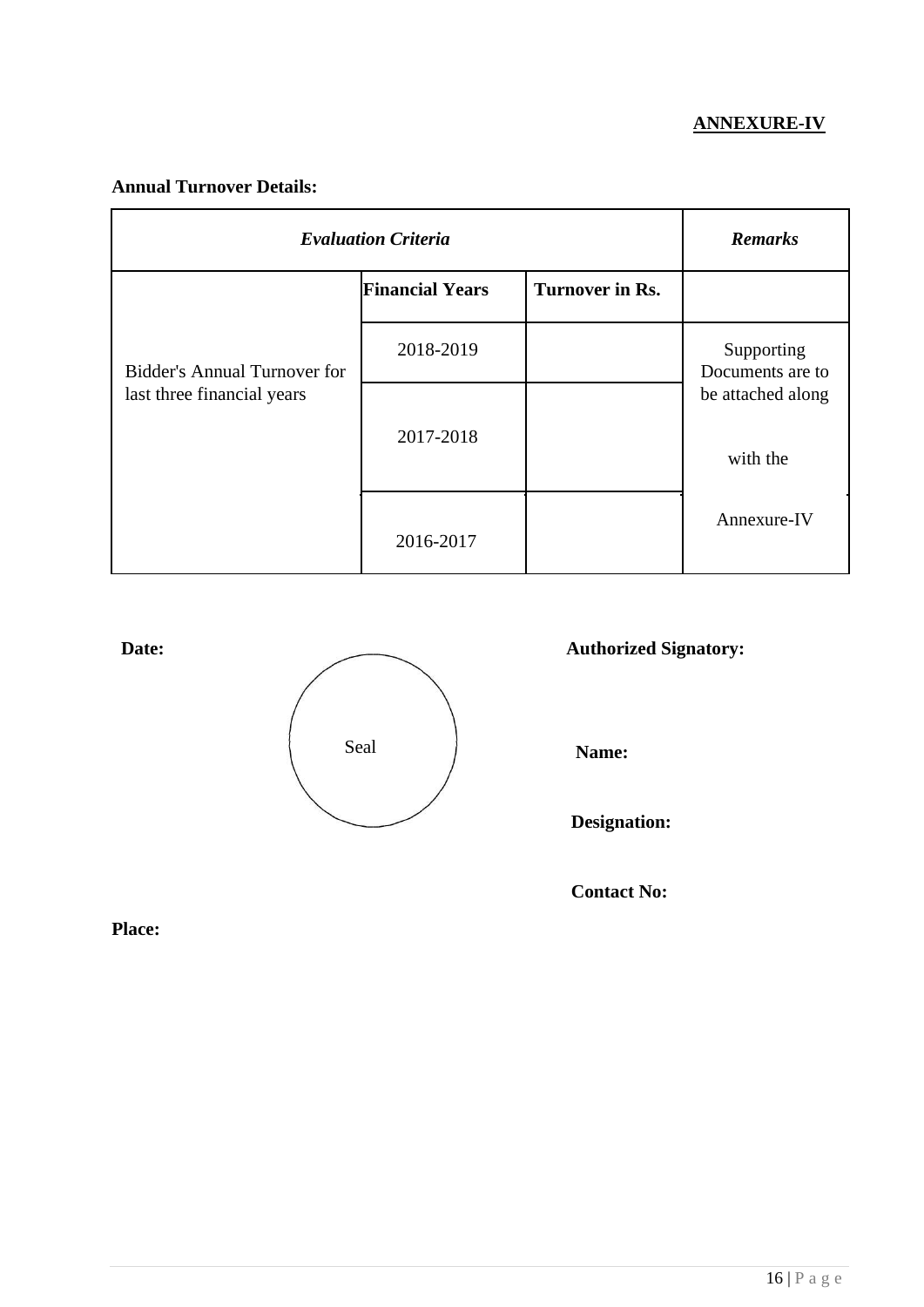## **ANNEXURE-V**

## **CERTIFICATE: SURVEY & TECHNICAL FEASIBILITY** (To be submitted on firm's letter head)

M/s \_\_\_\_\_\_\_\_\_\_\_\_\_\_\_\_\_\_\_\_\_\_\_\_\_\_\_\_\_\_\_\_\_\_\_\_\_\_\_\_\_, hereby confirms that a survey of requirement at Indian Institute of Management Bodhgaya has been conducted by our firm for provisioning of security services vide Tender Enquiry No. IIMBG/ NIT/Security Services/2020- 21/07 Dated: 14-May-2020**.**

Date : (Authorised signatory of Bidder with seal)

Place :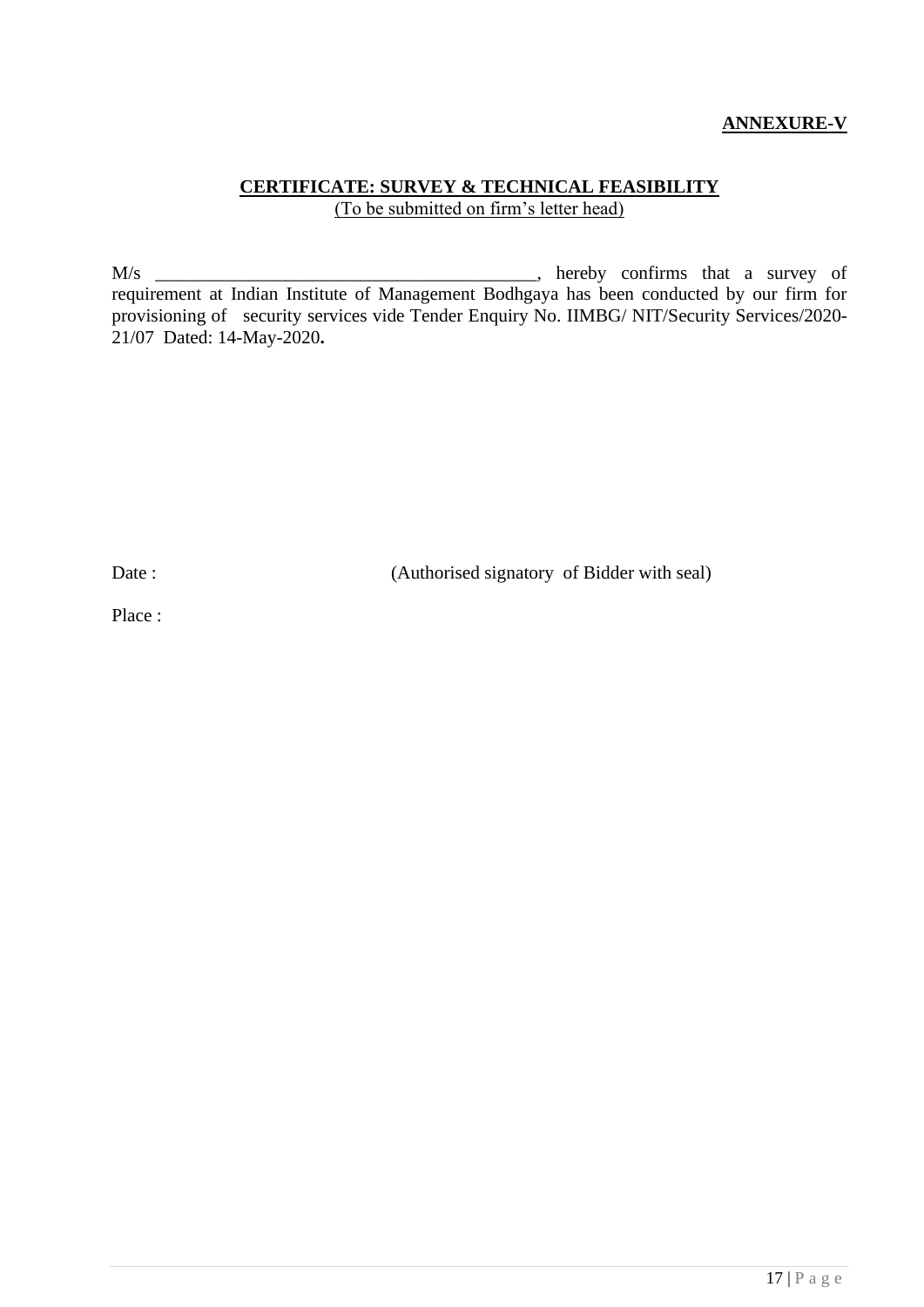## **ANNEXURE-VI**

#### **CONFIDENTIALITY CERTIFICATE**

It is certified that the Company or any representative of the Company or agents authorized by them will not disclose any information gained by them or their representatives or agents, while interacting with the persons of The Indian Institute of Management Bodhgaya or any documents or any documents prepared in connection with the project or any documents received by them or any study carried out by them, directly or indirectly to any person or company or institution or press.

Company Seal (Authorized signatory of company)

Date: 2020

Place: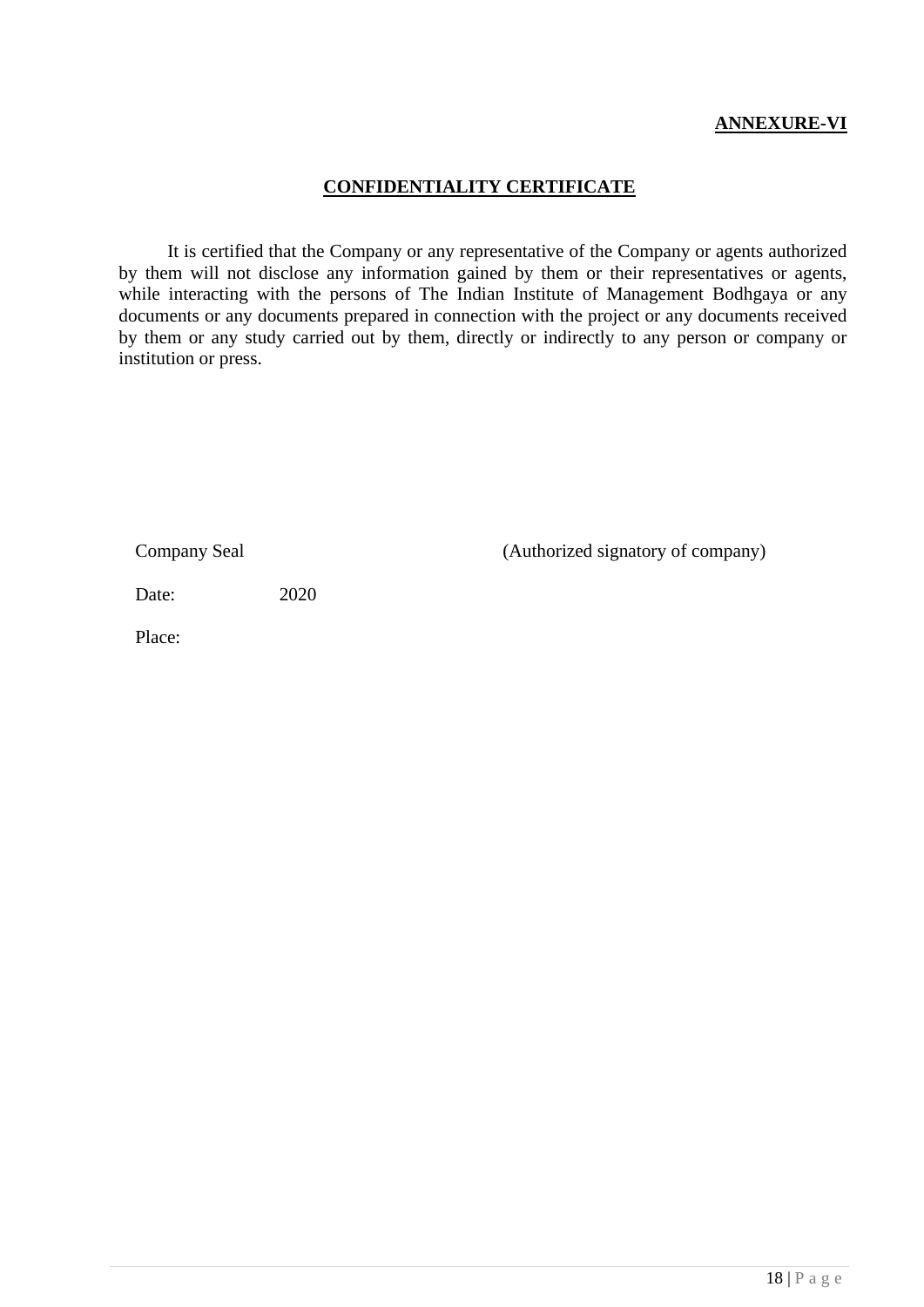## **ANNEXURE-VII**

# **UNDERTAKING**

I, the undersigned, on behalf of my firm undertake the responsibility that our firm shall abide by the provisions of the Private Security Agencies Regulation Act 2005, and No Security Personnel below the age of 18 years shall be employed on the work.

Place : (Authorised Signatory of firm)

Date: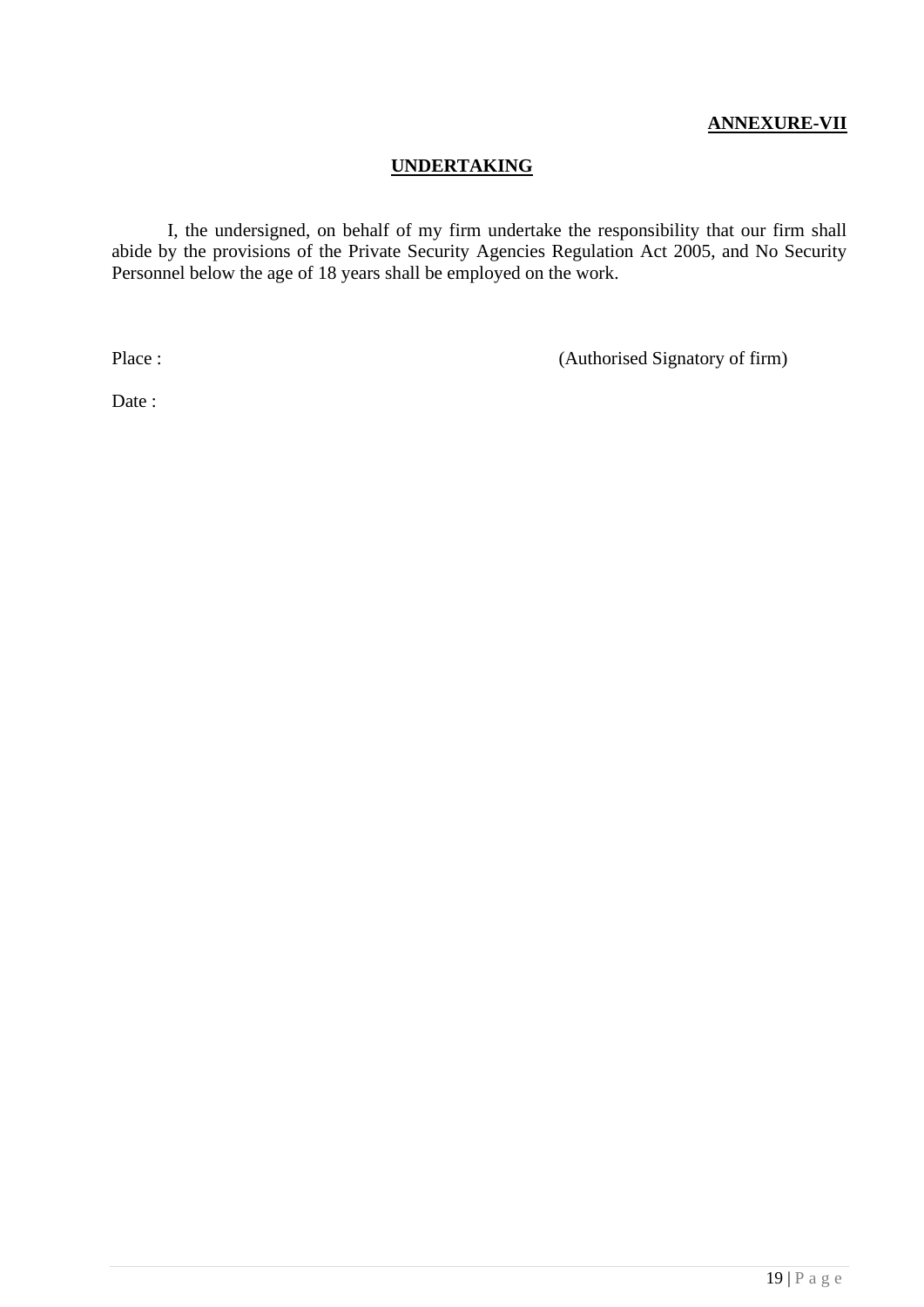## **ANNEXURE-VIII**

## **TECHNICAL BID (COVER-1)**

| Sl. No. | <b>Description</b>                                                                                                                  | <b>Information</b> |
|---------|-------------------------------------------------------------------------------------------------------------------------------------|--------------------|
| 1.      | Name and address of Tendering Security Service<br>provider /Agency/Contractor/companies (Local/<br>Nearby office)                   |                    |
| 2.      | Date of Incorporation of Company<br>(Attach ROC Registration certificate, Partnership Deed<br>or any other relevant legal document) |                    |
| 3.      |                                                                                                                                     |                    |
|         | Details of Earnest Money Deposit (Annexure - I)                                                                                     |                    |
|         |                                                                                                                                     |                    |
| 4.      | Name of the Director/ Partner                                                                                                       |                    |
| 5.      | Full Address of Registered Office:                                                                                                  |                    |
|         | <b>Contact No:</b><br>FAX No:<br><b>E-Mail Address:</b>                                                                             |                    |
|         |                                                                                                                                     |                    |
| 6.      | Full Address of Operating Branch/Office in Bihar:                                                                                   |                    |
|         | <b>Contact No:</b>                                                                                                                  |                    |
|         | FAX No:                                                                                                                             |                    |
|         | <b>E-Mail Address:</b>                                                                                                              |                    |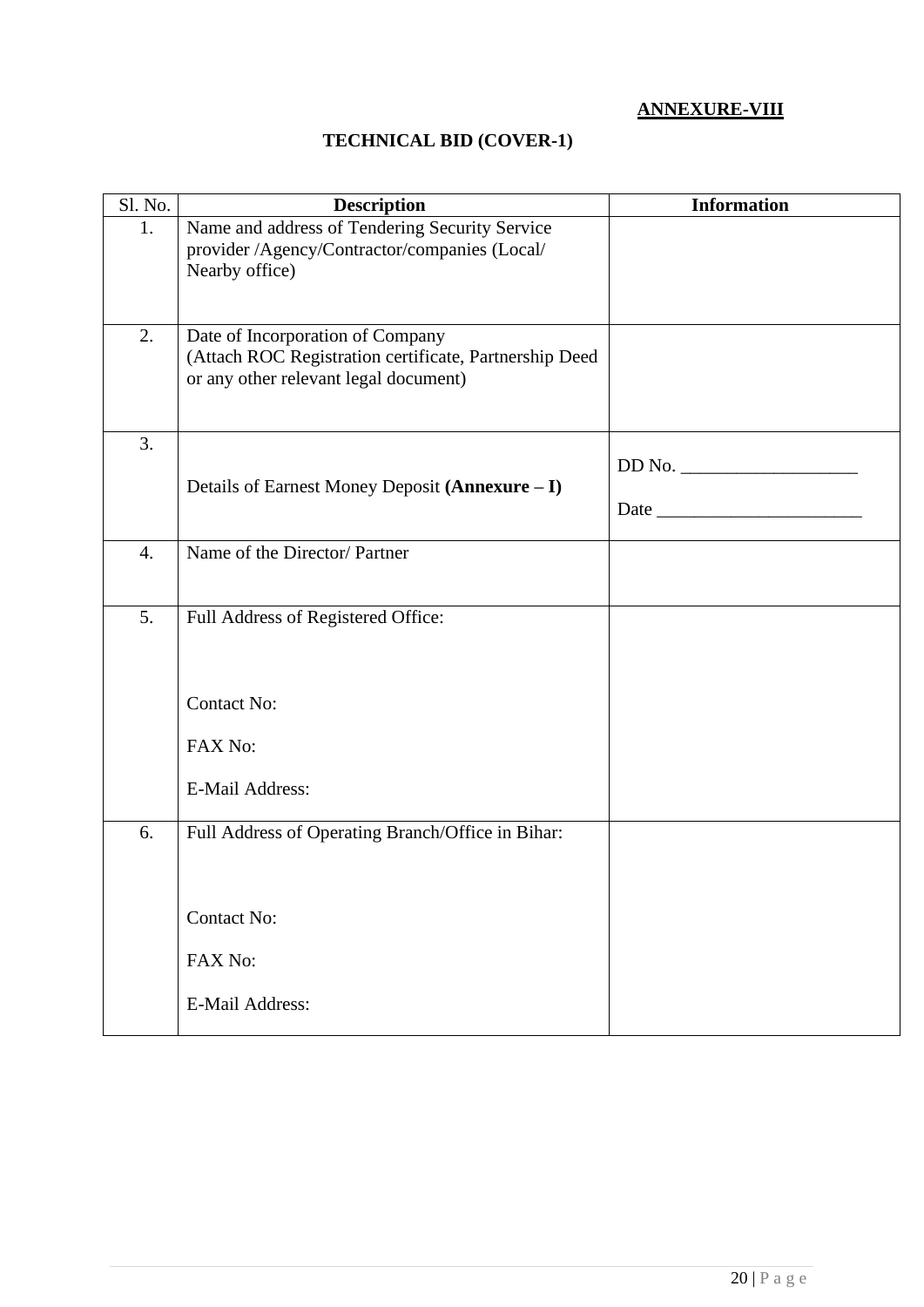| 7.  | <b>Bank Details</b>                                                                 |  |
|-----|-------------------------------------------------------------------------------------|--|
|     |                                                                                     |  |
|     | <b>Account Holder Name-</b>                                                         |  |
|     |                                                                                     |  |
|     | <b>Bank Name-</b>                                                                   |  |
|     | <b>Account No-</b>                                                                  |  |
|     |                                                                                     |  |
|     | <b>IFSC</b> Code-                                                                   |  |
|     | <b>Branch Address-</b>                                                              |  |
|     |                                                                                     |  |
|     |                                                                                     |  |
| 8.  | GST No. (Attached attested copy)                                                    |  |
|     |                                                                                     |  |
| 9.  | Private Security Agencies Regulation Act 2005                                       |  |
|     | (PASARA) (Attached attested copy of the License)                                    |  |
| 10. | Employee Provident Fund Registration No: (Attached                                  |  |
|     | attested copy)                                                                      |  |
|     |                                                                                     |  |
| 11. | Employee State Insurance Registration No: (Attached                                 |  |
|     | attested copy)                                                                      |  |
| 12. | The Bidder should give self-declaration certificate for                             |  |
|     | acceptance of all terms and conditions of tender                                    |  |
|     | documents (Annexure II)                                                             |  |
| 13. | The firm should be neither blacklisted by any                                       |  |
|     | government department nor there should be any                                       |  |
|     | criminal case registered/pending against the firm or its                            |  |
|     | owner/partners anywhere in India. A duly completed                                  |  |
|     | certificate to this effect is to be submitted. (Annexure                            |  |
|     | $-III$                                                                              |  |
| 14. | The bidder must have implemented/implementing at                                    |  |
|     | least three contracts of deployment of Security                                     |  |
|     | Personnel to IITs /NITs /ISC /ISSERs /IIMs/                                         |  |
|     | AIIMs/IIITs/ Central University/ Central Govt.                                      |  |
|     | Institute/ Central Govt. Autonomous Institute/ Central                              |  |
|     | Govt. Departments during the last 6 years. Copy of                                  |  |
|     | agreement / WO must be attached and clearly                                         |  |
|     | mentioning number of security personnel deployed and                                |  |
|     | annual value of agreement.                                                          |  |
| 15. | Should have served for minimum of 4 No. of clients as                               |  |
|     | Security Service provider / Agency / Contractor                                     |  |
|     | /companies out of which minimum 2 No. of clients<br>should be of Govt/Central PSUs. |  |
|     |                                                                                     |  |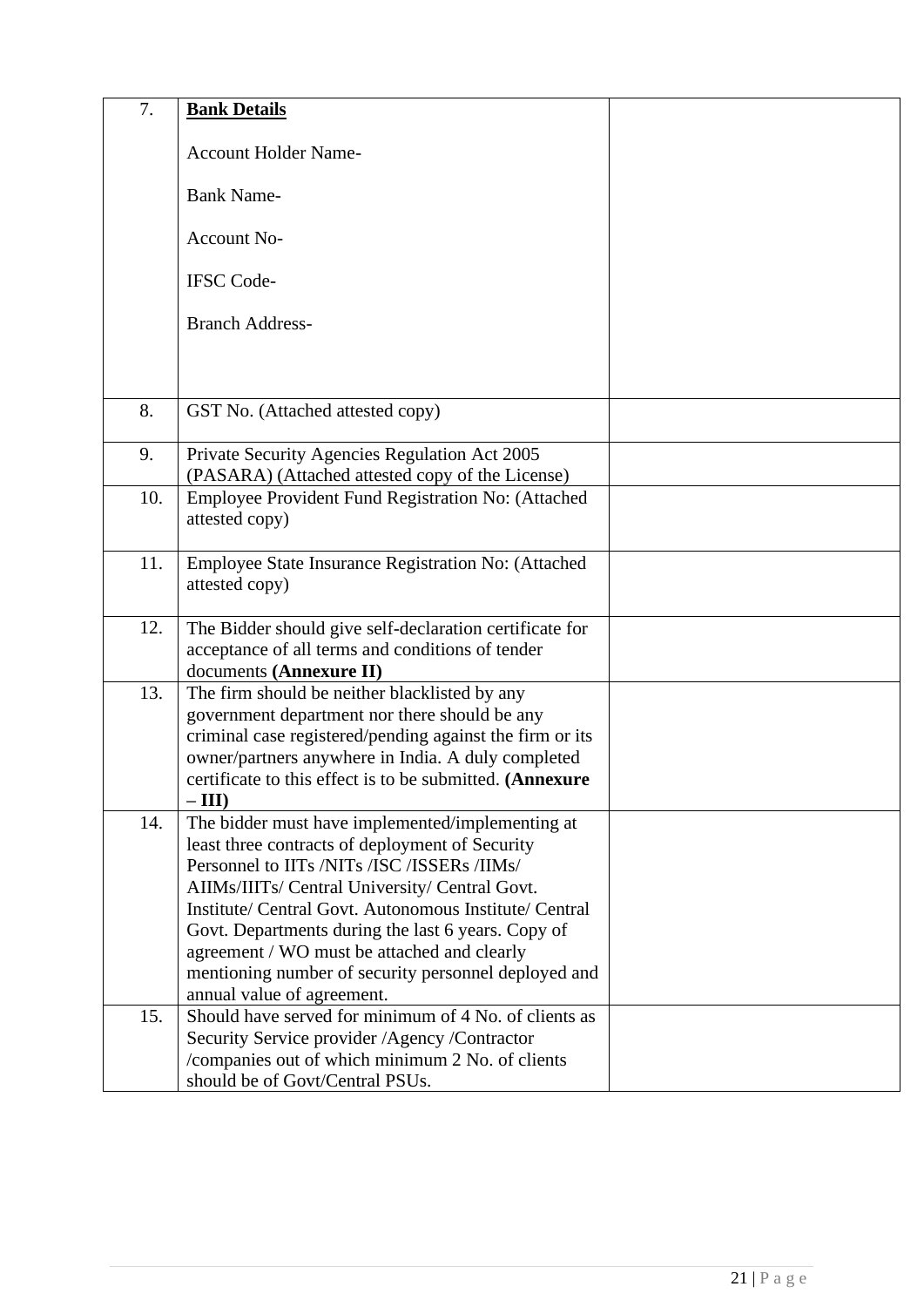| 16. | The firm should attach list of Work Orders/             |  |
|-----|---------------------------------------------------------|--|
|     | documentary evidence where the similar type of work     |  |
|     | has been executed during previous seven years from      |  |
|     | the date of publication of tender as detailed below:    |  |
|     | (i) Three similar works of 40% of the estimated cost OR |  |
|     | (ii) Two similar works of 50% of the estimated cost     |  |
|     | <b>OR</b>                                               |  |
|     | (iii) One similar work of 80% of the estimated cost     |  |
| 17. | The firm should attach documents stating the Annual     |  |
|     | Turnover for last three financial years as per          |  |
|     | <b>Annexure-IV</b>                                      |  |
| 18. | The firm should submit the Certificate for Survey $\&$  |  |
|     | Technical Feasibility (Annexure-V)                      |  |
|     |                                                         |  |
| 19. | The firm should submit the Confidentiality Certificate  |  |
|     | as per Annexure-VI                                      |  |
| 20. | The firm shall abide by the provisions of the Private   |  |
|     | Security Agencies Regulation Act 2005 and No            |  |
|     | Security Personnel below the age of 18 years shall be   |  |
|     | employed on the work. The Firm should submit an         |  |
|     | undertaking as per Annexure-VII                         |  |